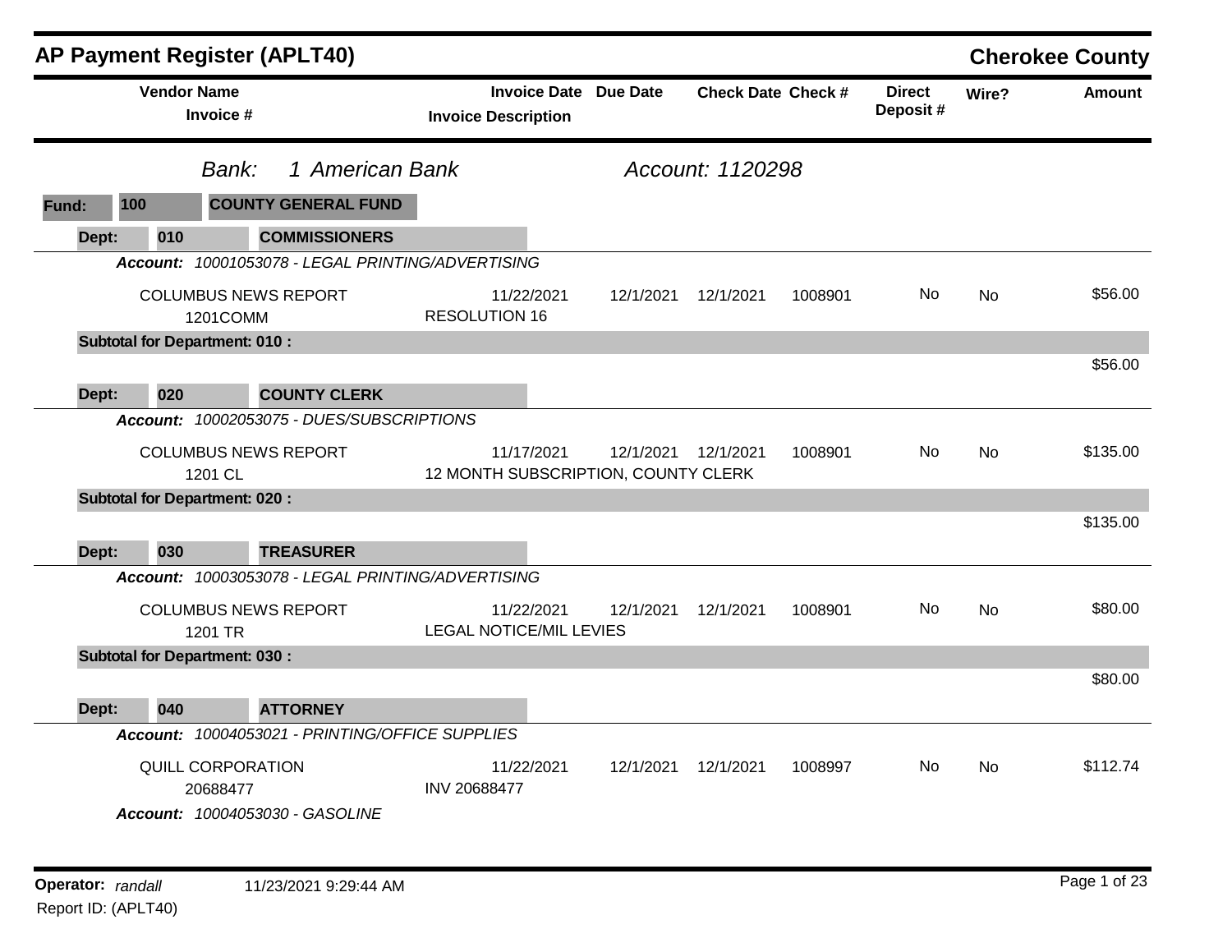÷

| <b>Vendor Name</b><br>Invoice #                                                                                                                | <b>Invoice Date Due Date</b><br><b>Invoice Description</b> |           | <b>Check Date Check #</b> |         | <b>Direct</b><br>Deposit# | Wire?     | <b>Amount</b> |
|------------------------------------------------------------------------------------------------------------------------------------------------|------------------------------------------------------------|-----------|---------------------------|---------|---------------------------|-----------|---------------|
| <b>RICKY MAYBERRY</b><br>1201                                                                                                                  | 11/22/2021<br>MILEAGE REIMBURSEMENT                        | 12/1/2021 | 12/1/2021                 | 1009002 | No                        | No        | \$66.08       |
| <b>TERRAH BROCK</b><br>1201<br>Account: 10004053068 - OTHER COMMODITIES                                                                        | 11/22/2021<br>MILEAGE REIMBURSEMENT                        | 12/1/2021 | 12/1/2021                 | 1009020 | No                        | <b>No</b> | \$282.02      |
| <b>CULLIGAN OF JOPLIN</b><br>200879<br>Account: 10004053089 - OTHER CONTRACTUAL                                                                | 11/22/2021<br><b>INV 200879</b>                            | 12/1/2021 | 12/1/2021                 | 1008908 | No.                       | <b>No</b> | \$13.40       |
| <b>XEROX FINANCIAL SERVICES</b><br>2901141                                                                                                     | 11/22/2021<br>INV 2901141                                  | 12/1/2021 | 12/1/2021                 | 1009036 | No                        | No        | \$536.70      |
| <b>Subtotal for Department: 040:</b><br><b>SHERIFF &amp; JAIL</b><br>060<br>Dept:                                                              |                                                            |           |                           |         |                           |           | \$1,010.94    |
| Account: 10006053021 - PRINTING/OFFICE SUPPLIES<br>ETTINGER'S OFFICE SUPPLY<br>5430380<br>Account: 10006053022 - EMPLOYEE UNIFORMS/ACCESSORIES | 11/18/2021<br>INV 5430380                                  | 12/1/2021 | 12/1/2021                 | 1008920 | No                        | <b>No</b> | \$230.35      |
| SIRCHIE FINGER PRINT LABORATORIES<br>0518967                                                                                                   | 11/18/2021<br>INV 0518967                                  | 12/1/2021 | 12/1/2021                 | 1009014 | No.                       | No        | \$263.20      |
| KANSAS SHERIFFS ASSOCIATION<br>858                                                                                                             | 11/18/2021<br><b>INV 858</b>                               | 12/1/2021 | 12/1/2021                 | 1008950 | No                        | No        | \$80.00       |
| SOUTHERN UNIFORM & EQUIPMENT<br>125139<br>Account: 10006053025 - PARTS/VEHICLE REPAIRS                                                         | 11/18/2021<br><b>INV 125139</b>                            | 12/1/2021 | 12/1/2021                 | 1009015 | No                        | No        | \$100.00      |
| NATALINIS AUTOMOTIVE<br>790136                                                                                                                 | 11/22/2021<br><b>INV 790136</b>                            | 12/1/2021 | 12/1/2021                 | 1008986 | No                        | No        | \$6.99        |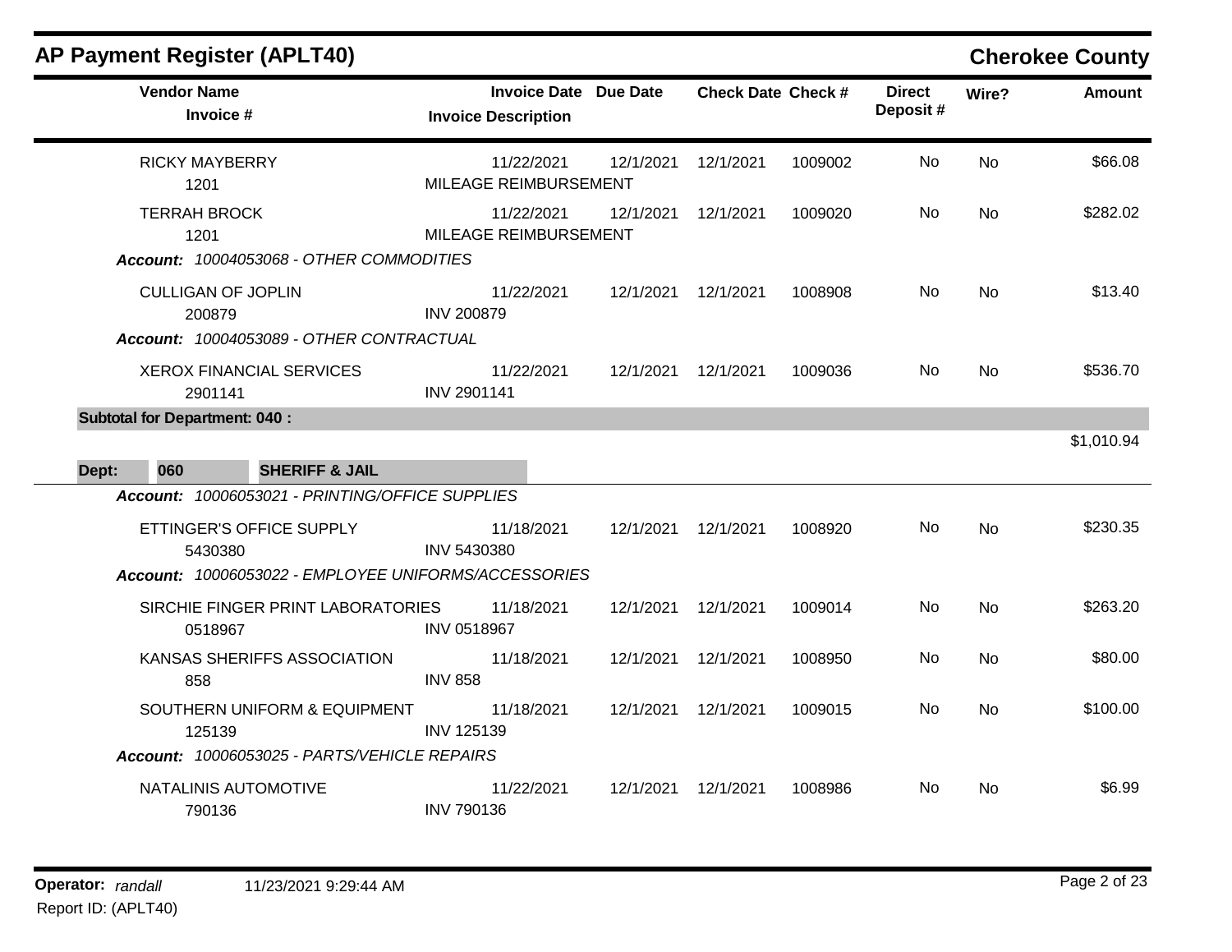| <b>AP Payment Register (APLT40)</b>                |                                                            |           |                           |         |                           |           | <b>Cherokee County</b> |
|----------------------------------------------------|------------------------------------------------------------|-----------|---------------------------|---------|---------------------------|-----------|------------------------|
| <b>Vendor Name</b><br>Invoice #                    | <b>Invoice Date Due Date</b><br><b>Invoice Description</b> |           | <b>Check Date Check #</b> |         | <b>Direct</b><br>Deposit# | Wire?     | <b>Amount</b>          |
| NATALINIS AUTOMOTIVE<br>789334                     | 11/15/2021<br><b>INV 789334</b>                            |           | 12/1/2021  12/1/2021      | 1008987 | No                        | <b>No</b> | \$49.38                |
| NATALINIS AUTOMOTIVE<br>789325                     | 11/15/2021<br><b>INV 789325</b>                            | 12/1/2021 | 12/1/2021                 | 1008987 | No.                       | <b>No</b> | \$69.93                |
| NATALINIS AUTOMOTIVE<br>789294                     | 11/15/2021<br><b>INV 789294</b>                            |           | 12/1/2021  12/1/2021      | 1008987 | No                        | <b>No</b> | \$44.69                |
| NATALINIS AUTOMOTIVE<br>790008                     | 11/22/2021<br><b>INV 790008</b>                            |           | 12/1/2021  12/1/2021      | 1008987 | No.                       | No        | \$222.84               |
| NATALINIS AUTOMOTIVE<br>790064                     | 11/22/2021<br><b>INV 790064</b>                            |           | 12/1/2021  12/1/2021      | 1008986 | No.                       | No.       | \$37.32                |
| FRANK FLETCHER DODGE<br>137790                     | 11/22/2021<br><b>INV 137790</b>                            | 12/1/2021 | 12/1/2021                 | 1008923 | No                        | <b>No</b> | \$6,849.68             |
| NATALINIS AUTOMOTIVE<br>790173                     | 11/22/2021<br>INV 790173, CREDIT                           |           | 12/1/2021  12/1/2021      | 1008987 | No.                       | No        | (\$69.56)              |
| NATALINIS AUTOMOTIVE<br>790041                     | 11/22/2021<br><b>INV 790041</b>                            |           | 12/1/2021  12/1/2021      | 1008986 | No.                       | <b>No</b> | \$83.99                |
| Account: 10006053074 - TELEPHONE BILLS             |                                                            |           |                           |         |                           |           |                        |
| AT&T 5075<br>1201                                  | 11/18/2021<br>ACCT 0574120295001                           |           | 12/1/2021  12/1/2021      | 1008885 | No                        | No.       | \$41.32                |
| <b>CENTURYLINK</b><br>1201 SH                      | 11/18/2021<br>ACCT 314237715                               |           | 12/1/2021  12/1/2021      | 1008895 | No.                       | No        | \$105.45               |
| Account: 10006053076 - PROFESSIONAL SERVICES       |                                                            |           |                           |         |                           |           |                        |
| COMMUNITY HEALTH CENTER OF SEK INC<br>16           | 11/18/2021<br><b>INV 16</b>                                |           | 12/1/2021  12/1/2021      | 1008903 | No.                       | No        | \$725.00               |
| Account: 10006053080 - MAINTENANCE/BLDGS & GROUNDS |                                                            |           |                           |         |                           |           |                        |
| MID AMERICA PEST CONTROL, LLC<br>3945              | 11/18/2021<br><b>INV 3945</b>                              | 12/1/2021 | 12/1/2021                 | 1008983 | No.                       | No        | \$75.00                |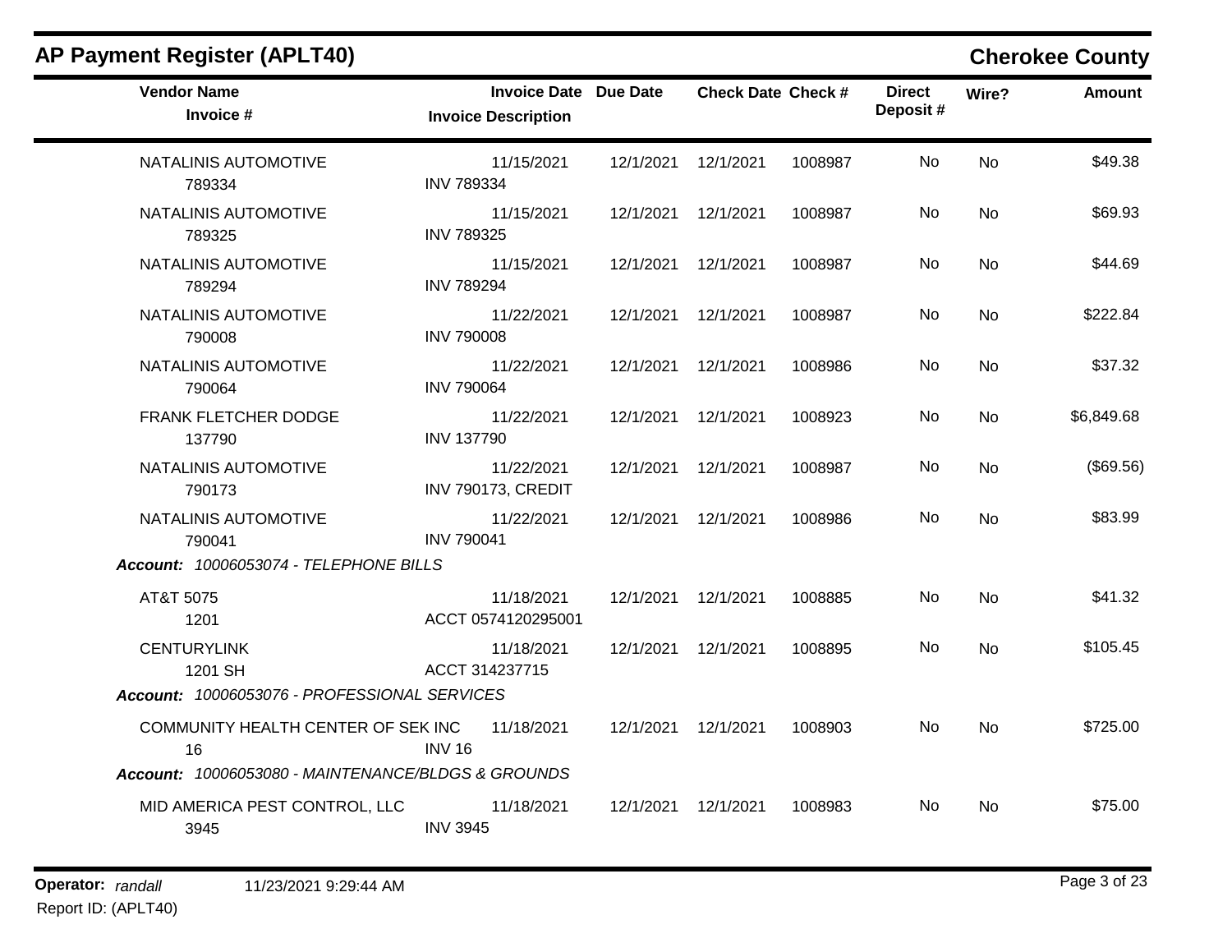| <b>Vendor Name</b>                                  | <b>Invoice Date Due Date</b>                    |                      | <b>Check Date Check #</b> |         | <b>Direct</b> |           | Amount      |
|-----------------------------------------------------|-------------------------------------------------|----------------------|---------------------------|---------|---------------|-----------|-------------|
| Invoice #                                           | <b>Invoice Description</b>                      |                      |                           |         | Deposit#      | Wire?     |             |
| <b>CDL ELECTRIC</b>                                 | 11/18/2021                                      |                      | 12/1/2021  12/1/2021      | 1008894 | No.           | <b>No</b> | \$2,954.86  |
| W55777<br>RJ KOOL COMPANY - KANSAS CITY<br>00932688 | <b>INV W55777</b><br>11/18/2021<br>INV 00932688 | 12/1/2021  12/1/2021 |                           | 1009004 | No.           | <b>No</b> | \$439.49    |
| <b>CINTAS FIRE PROTECTION</b><br>OD74578949         | 11/18/2021<br><b>INV OD74578949</b>             | 12/1/2021  12/1/2021 |                           | 1008899 | No            | <b>No</b> | \$933.53    |
| Account: 10006053083 - EQUIPMENT LEASE/RENTAL       |                                                 |                      |                           |         |               |           |             |
| COPY PRODUCTS INC<br>393106                         | 11/18/2021<br><b>INV 393106</b>                 |                      | 12/1/2021  12/1/2021      | 1008907 | No            | <b>No</b> | \$44.28     |
| <b>TOSHIBA FINANCIAL SERVICES</b><br>30392864       | 11/18/2021<br>INV 30392864                      |                      | 12/1/2021  12/1/2021      | 1009024 | No.           | <b>No</b> | \$568.73    |
| Account: 10006053732 - INMATE FOOD                  |                                                 |                      |                           |         |               |           |             |
| CONSOLIDATED CORRECTIONAL FOOD SE<br>19110321       | 11/18/2021<br><b>INV 19110321</b>               | 12/1/2021  12/1/2021 |                           | 1008906 | No.           | <b>No</b> | \$11,534.35 |
| Account: 10006053786 - INMATE MEDICAL               |                                                 |                      |                           |         |               |           |             |
| MCKESSON MEDICAL SURGICAL<br>1201                   | 11/18/2021<br>DOC 9372853 CREDIT                | 12/1/2021  12/1/2021 |                           | 1008975 | No.           | <b>No</b> | (\$34.10)   |
| <b>MERCY COLUMBUS</b><br>H942000313201              | 11/18/2021<br>ACCT H942000313201 NEGOT RATE     | 12/1/2021  12/1/2021 |                           | 1008977 | No.           | <b>No</b> | \$90.35     |
| <b>MERCY COLUMBUS</b><br>H9420000313200             | 11/18/2021<br>ACCT H9420000313200, NEGOT RATE   | 12/1/2021  12/1/2021 |                           | 1008977 | No            | <b>No</b> | \$272.57    |
| MCKESSON MEDICAL SURGICAL<br>18714407               | 11/18/2021<br>INV 18714407                      | 12/1/2021  12/1/2021 |                           | 1008975 | No.           | <b>No</b> | \$108.52    |
| MATTHEW C LOWE DDS<br>1201                          | 11/18/2021<br>ID 338181                         | 12/1/2021  12/1/2021 |                           | 1008972 | No.           | <b>No</b> | \$159.00    |
| <b>WELLPATH LLC</b><br>0087047                      | 11/18/2021<br><b>INV 0087047</b>                | 12/1/2021  12/1/2021 |                           | 1009033 | No.           | <b>No</b> | \$36.00     |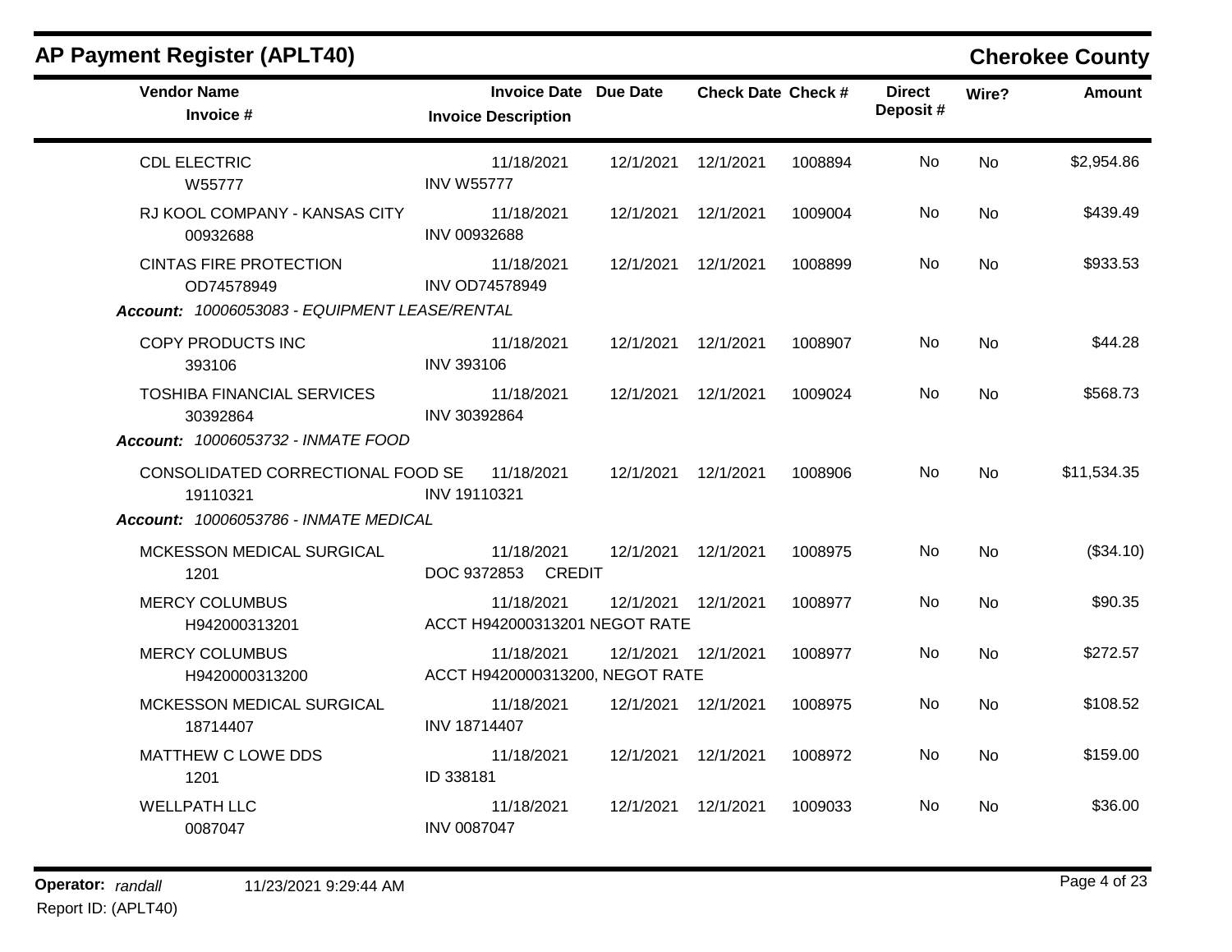|       |                                      | AP Payment Register (APLT40)                                      |                   |                                                            |           |                           |         |                           |           | <b>Cherokee County</b> |
|-------|--------------------------------------|-------------------------------------------------------------------|-------------------|------------------------------------------------------------|-----------|---------------------------|---------|---------------------------|-----------|------------------------|
|       | <b>Vendor Name</b><br>Invoice #      |                                                                   |                   | <b>Invoice Date Due Date</b><br><b>Invoice Description</b> |           | <b>Check Date Check #</b> |         | <b>Direct</b><br>Deposit# | Wire?     | <b>Amount</b>          |
|       | 1201                                 | SPRING RIVER MH & WELLNESS                                        | CLIENT 1814       | 11/18/2021                                                 | 12/1/2021 | 12/1/2021                 | 1009016 | No                        | No        | \$102.00               |
|       | <b>Subtotal for Department: 060:</b> |                                                                   |                   |                                                            |           |                           |         |                           |           |                        |
| Dept: | 070                                  | <b>DISTRICT COURT</b>                                             |                   |                                                            |           |                           |         |                           |           | \$26,125.16            |
|       |                                      | Account: 10007053021 - PRINTING/OFFICE SUPPLIES                   |                   |                                                            |           |                           |         |                           |           |                        |
|       | 5431200                              | ETTINGER'S OFFICE SUPPLY<br>Account: 10007053073 - TRANSPORTATION | INV 5431200       | 11/22/2021                                                 | 12/1/2021 | 12/1/2021                 | 1008920 | No                        | No        | \$63.88                |
|       | <b>MAC YOUNG</b><br>1201             | Account: 10007053083 - EQUIPMENT LEASE/RENTAL                     |                   | 11/22/2021<br>TRAVEL EXPENSE, REIMB. RECYCLE               |           | 12/1/2021  12/1/2021      | 1008964 | No.                       | No        | \$80.46                |
|       | <b>CULLIGAN OF JOPLIN</b><br>200880  |                                                                   | <b>INV 200880</b> | 11/22/2021                                                 | 12/1/2021 | 12/1/2021                 | 1008908 | No.                       | No        | \$18.60                |
|       | <b>Subtotal for Department: 070:</b> |                                                                   |                   |                                                            |           |                           |         |                           |           |                        |
| Dept: | 080                                  | <b>COURTHOUSE</b>                                                 |                   |                                                            |           |                           |         |                           |           | \$162.94               |
|       |                                      | Account: 10008053021 - PRINTING/OFFICE SUPPLIES                   |                   |                                                            |           |                           |         |                           |           |                        |
|       | 50168026                             | CALIBRATED FORMS CO., INC                                         | INV 50168026      | 11/22/2021                                                 | 12/1/2021 | 12/1/2021                 | 1008891 | No                        | <b>No</b> | \$1,205.53             |
|       |                                      | Account: 10008053040 - JANITORIAL SUPPLIES                        |                   |                                                            |           |                           |         |                           |           |                        |
|       | 5429520                              | ETTINGER'S OFFICE SUPPLY                                          | INV 5429520       | 11/15/2021                                                 | 12/1/2021 | 12/1/2021                 | 1008920 | No.                       | No        | \$345.73               |
|       | 656554                               | SPRINGFIELD JANITOR SUPPLY                                        | <b>INV 656554</b> | 11/22/2021                                                 |           | 12/1/2021  12/1/2021      | 1009017 | No                        | No        | \$85.92                |
|       | <b>CINTAS #459</b><br>4101974002     |                                                                   | INV 4101974002    | 11/17/2021                                                 |           | 12/1/2021  12/1/2021      | 1008898 | No                        | No        | \$59.19                |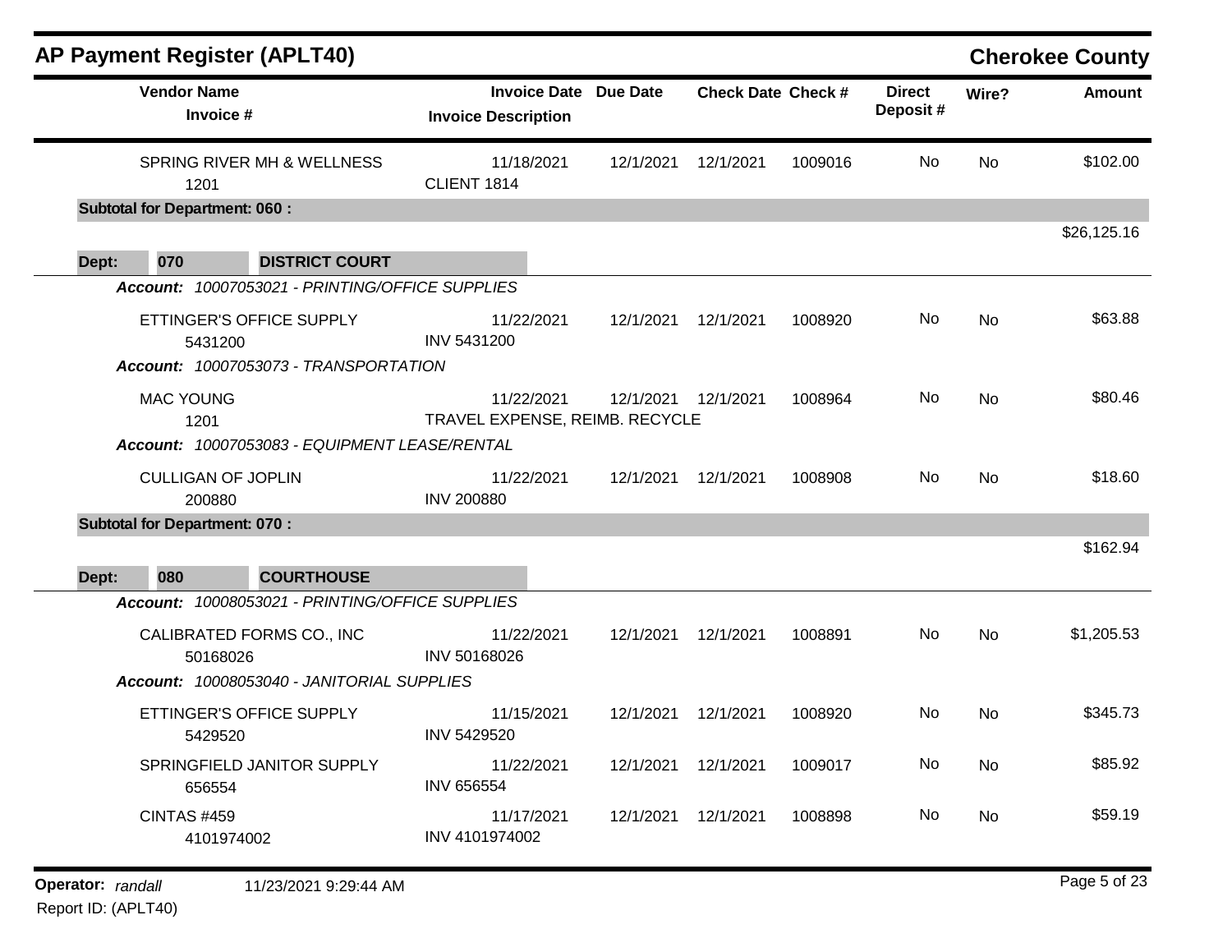| <b>AP Payment Register (APLT40)</b>                |                                                            |           |                           |         |                           |       | <b>Cherokee County</b> |
|----------------------------------------------------|------------------------------------------------------------|-----------|---------------------------|---------|---------------------------|-------|------------------------|
| <b>Vendor Name</b><br>Invoice #                    | <b>Invoice Date Due Date</b><br><b>Invoice Description</b> |           | <b>Check Date Check #</b> |         | <b>Direct</b><br>Deposit# | Wire? | Amount                 |
| <b>CINTAS #459</b><br>4101264479                   | 11/10/2021<br>INV 4101264479                               | 12/1/2021 | 12/1/2021                 | 1008898 | No                        | No    | \$59.19                |
| TRUE VALUE COLUMBUS<br>A454719                     | 11/22/2021<br><b>TRANS A454719</b>                         | 12/1/2021 | 12/1/2021                 | 1009027 | No                        | No    | \$69.99                |
| Account: 10008053072 - GAS, ELECTRIC, WATER        |                                                            |           |                           |         |                           |       |                        |
| PRO SOLUTIONS, LLC<br>202110116                    | 11/18/2021<br>INV 2021-10-116                              | 12/1/2021 | 12/1/2021                 | 1008994 | No                        | No    | \$58.20                |
| <b>LIBERTY UTILITIES</b><br>1201CH                 | 11/22/2021<br>ACCT 305532-35-0                             | 12/1/2021 | 12/1/2021                 | 1008960 | No                        | No    | \$2,449.80             |
| Account: 10008053080 - MAINTENANCE/BLDGS & GROUNDS |                                                            |           |                           |         |                           |       |                        |
| TOUCHTON ELECTRIC INC<br>65758                     | 11/15/2021<br><b>INV 65758</b>                             | 12/1/2021 | 12/1/2021                 | 1009025 | No                        | No    | \$34.00                |
| QUALITY PEST CONTROL INC<br>1201                   | 11/17/2021<br><b>MONTHLY SPRAY</b>                         | 12/1/2021 | 12/1/2021                 | 1008996 | No                        | No    | \$50.00                |
| Account: 10008053089 - OTHER CONTRACTUAL           |                                                            |           |                           |         |                           |       |                        |
| FEDERAL PROTECTION INC<br>0677106                  | 11/22/2021<br>INV 0677106                                  | 12/1/2021 | 12/1/2021                 | 1008922 | No                        | No    | \$141.00               |
| FEDERAL PROTECTION INC<br>0677305                  | 11/22/2021<br>INV 0677305                                  | 12/1/2021 | 12/1/2021                 | 1008922 | No                        | No    | \$32.70                |
| <b>Subtotal for Department: 080:</b>               |                                                            |           |                           |         |                           |       |                        |
|                                                    |                                                            |           |                           |         |                           |       | \$4,591.25             |
| 090<br><b>EMERGENCY PREPAREDNESS</b><br>Dept:      |                                                            |           |                           |         |                           |       |                        |
| Account: 10009053072 - GAS, ELECTRIC, WATER        |                                                            |           |                           |         |                           |       |                        |
| <b>LIBERTY UTILITIES</b><br>1201EP                 | 11/22/2021<br>ACCT 122003-60-1                             | 12/1/2021 | 12/1/2021                 | 1008960 | No                        | No    | \$112.14               |
| <b>Subtotal for Department: 090:</b>               |                                                            |           |                           |         |                           |       |                        |
|                                                    |                                                            |           |                           |         |                           |       | \$112.14               |

### **Operator:** randall 11/23/2021 9:29:44 AM *Page 6 of 23 Page 6 of 23* Report ID: (APLT40)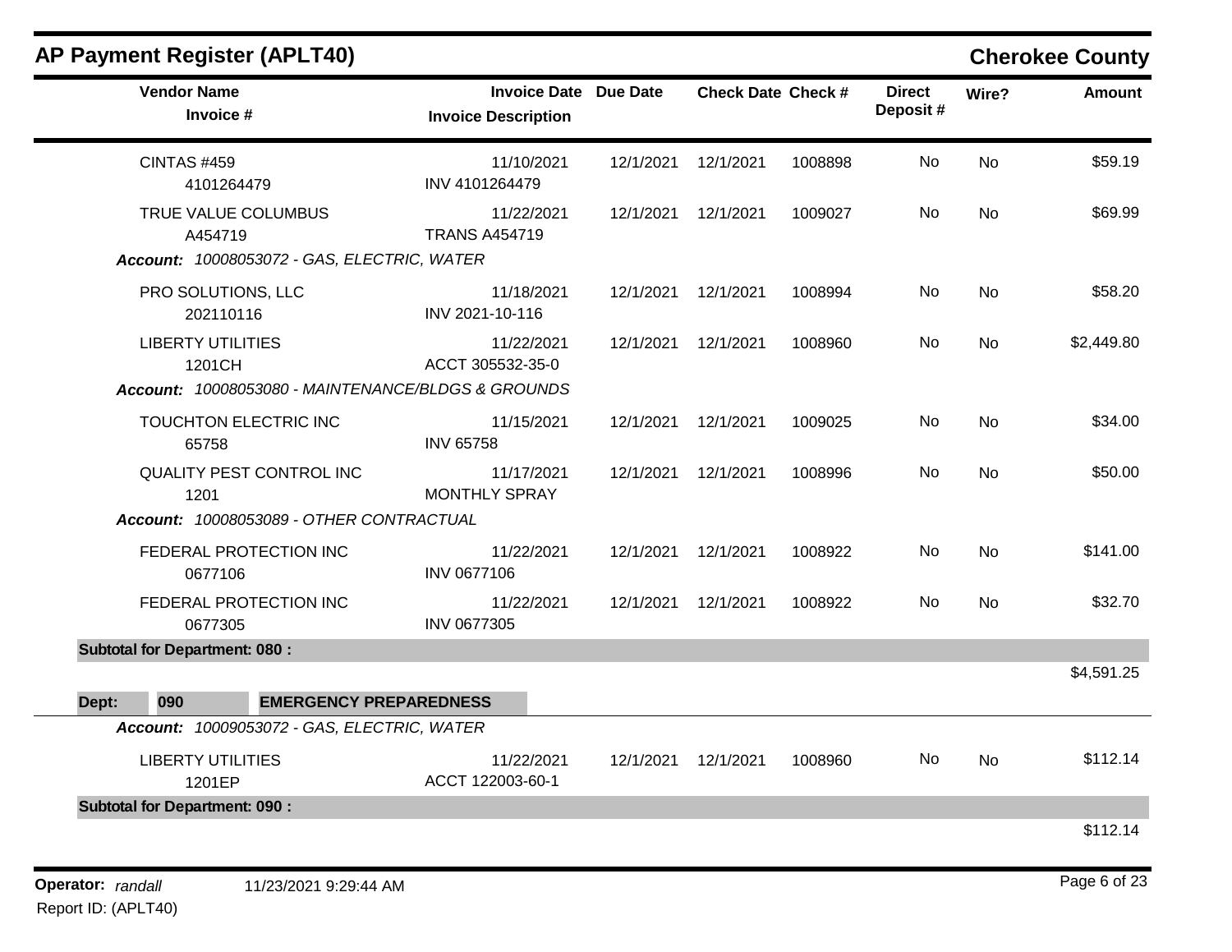| <b>AP Payment Register (APLT40)</b>  |                                                       |                                                            |           |                           |         |                           |           | <b>Cherokee County</b> |
|--------------------------------------|-------------------------------------------------------|------------------------------------------------------------|-----------|---------------------------|---------|---------------------------|-----------|------------------------|
| <b>Vendor Name</b>                   | Invoice #                                             | <b>Invoice Date Due Date</b><br><b>Invoice Description</b> |           | <b>Check Date Check #</b> |         | <b>Direct</b><br>Deposit# | Wire?     | <b>Amount</b>          |
| 150<br>Dept:                         | <b>COMPUTER PROGRAMMING</b>                           |                                                            |           |                           |         |                           |           |                        |
|                                      | Account: 10015053093 - OFFICE FURNITURE/EQUIP         |                                                            |           |                           |         |                           |           |                        |
|                                      | <b>COMPUTER INFORMATION CONCEPTS</b><br>PSI133596     | 11/22/2021<br><b>INV PSI33596</b>                          | 12/1/2021 | 12/1/2021                 | 1008904 | No                        | <b>No</b> | \$58,030.00            |
| <b>Subtotal for Department: 150:</b> |                                                       |                                                            |           |                           |         |                           |           |                        |
| 160<br>Dept:                         | <b>JURY COSTS</b>                                     |                                                            |           |                           |         |                           |           | \$58,030.00            |
|                                      | Account: 10016053023 - EMPLOYEE FOOD/MEALS            |                                                            |           |                           |         |                           |           |                        |
| <b>TERRY CIZERLE</b><br>1201         |                                                       | 11/22/2021<br><b>REIMB. JURY SUPPLIES</b>                  | 12/1/2021 | 12/1/2021                 | 1009021 | No                        | <b>No</b> | \$192.52               |
|                                      | <b>Account: 10016053086 - JUROR FEES &amp; TRAVEL</b> |                                                            |           |                           |         |                           |           |                        |
| 1201                                 | MICHELLE L PHELPS                                     | 11/20/2021<br><b>JURY DUTY</b>                             | 12/1/2021 | 12/1/2021                 | 1008981 | No                        | <b>No</b> | \$40.00                |
| <b>HAROLD W PILLAR</b><br>1201       |                                                       | 11/20/2021<br><b>JURY DUTY</b>                             | 12/1/2021 | 12/1/2021                 | 1008932 | No.                       | No        | \$13.92                |
| <b>JOHN A PAXSON</b>                 |                                                       | 11/20/2021                                                 | 12/1/2021 | 12/1/2021                 | 1008942 | No                        | No        | \$125.12               |
| 1201                                 |                                                       | <b>JURY DUTY</b>                                           |           |                           |         |                           |           |                        |
| 1201                                 | <b>BRYAN DOUGLAS HORGAN</b>                           | 11/20/2021<br><b>JURY DUTY</b>                             | 12/1/2021 | 12/1/2021                 | 1008889 | No                        | <b>No</b> | \$107.20               |
| <b>GREGG W HOLT</b><br>1201          |                                                       | 11/20/2021<br><b>JURY DUTY</b>                             | 12/1/2021 | 12/1/2021                 | 1008929 | No                        | No        | \$10.00                |
| 1201                                 | REBECCA DIANE HOGGATT                                 | 11/20/2021<br><b>JURY DUTY</b>                             | 12/1/2021 | 12/1/2021                 | 1009000 | No                        | No        | \$27.36                |
| 1201                                 | RICHARD JOE JENKINS                                   | 11/20/2021<br><b>JURY DUTY</b>                             | 12/1/2021 | 12/1/2021                 | 1009001 | No.                       | No        | \$21.76                |
| 1201                                 | MARY ELIZABETH HERVEY                                 | 11/20/2021<br><b>JURY DUTY</b>                             | 12/1/2021 | 12/1/2021                 | 1008969 | No                        | No        | \$10.00                |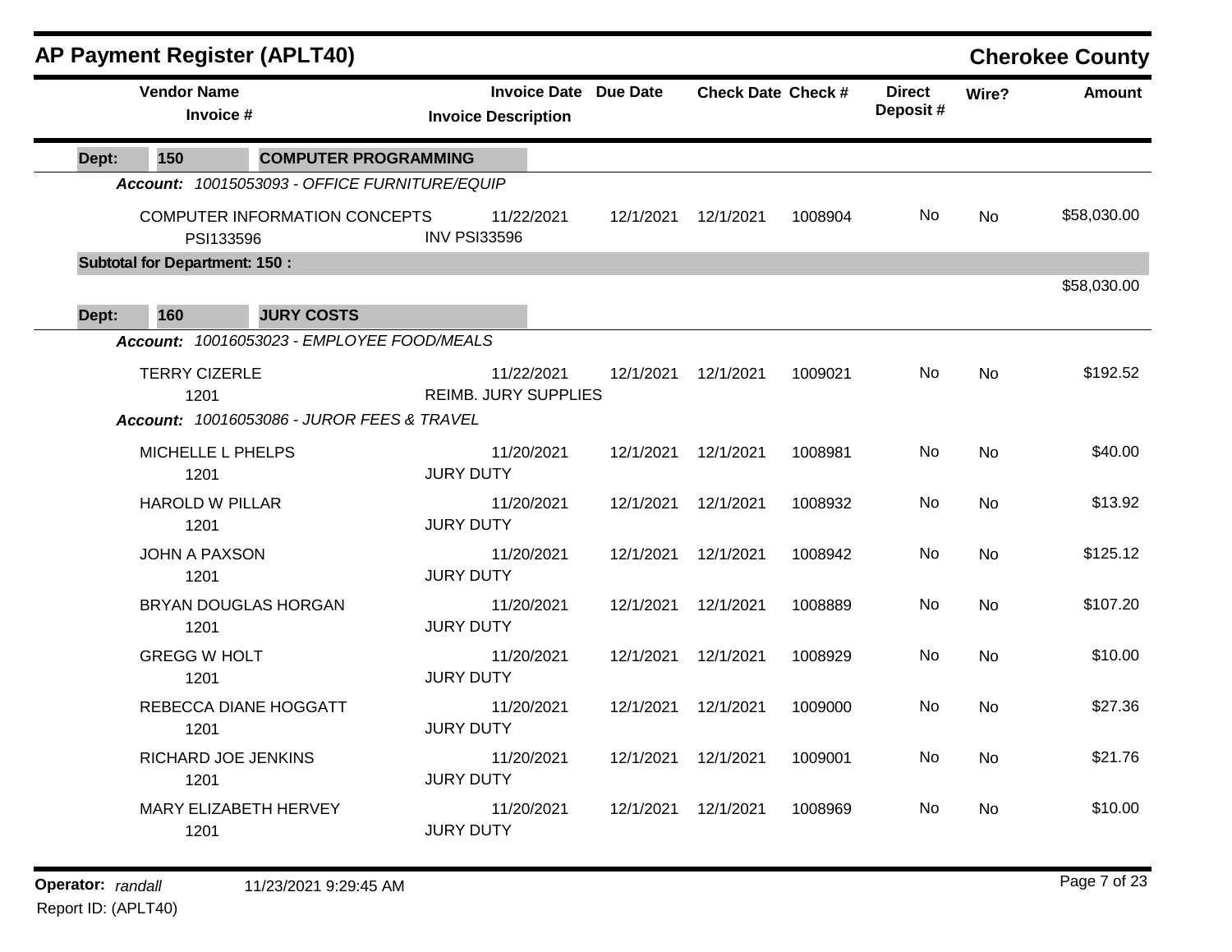| <b>Vendor Name</b><br>Invoice #     | <b>Invoice Date Due Date</b><br><b>Invoice Description</b> |                      | <b>Check Date Check #</b> |         | <b>Direct</b><br>Deposit# | Wire?     | <b>Amount</b> |
|-------------------------------------|------------------------------------------------------------|----------------------|---------------------------|---------|---------------------------|-----------|---------------|
| <b>LOGAN RYAN HENDERSON</b><br>1201 | 11/20/2021<br><b>JURY DUTY</b>                             | 12/1/2021            | 12/1/2021                 | 1008962 | No.                       | <b>No</b> | \$129.60      |
| HEATHER RACHELLE HEADY<br>1201      | 11/20/2021<br><b>JURY DUTY</b>                             |                      | 12/1/2021  12/1/2021      | 1008933 | No.                       | No        | \$32.96       |
| YVONNE ELIZABETH RACZKOWSKI<br>1201 | 11/20/2021<br><b>JURY DUTY</b>                             |                      | 12/1/2021  12/1/2021      | 1009037 | No                        | No        | \$35.76       |
| <b>JANICE SUE MAXTON</b><br>1201    | 11/20/2021<br><b>JURY DUTY</b>                             | 12/1/2021  12/1/2021 |                           | 1008938 | No.                       | No        | \$10.00       |
| ALLEN DALE MOORE II<br>1201         | 11/20/2021<br><b>JURY DUTY</b>                             | 12/1/2021            | 12/1/2021                 | 1008881 | No                        | <b>No</b> | \$22.32       |
| <b>CINDY JEAN CRADDOCK</b><br>1201  | 11/20/2021<br><b>JURY DUTY</b>                             | 12/1/2021            | 12/1/2021                 | 1008897 | No                        | <b>No</b> | \$26.80       |
| RANDOLPH WILLIS MURRAY<br>1201      | 11/20/2021<br><b>JURY DUTY</b>                             |                      | 12/1/2021  12/1/2021      | 1008999 | No                        | <b>No</b> | \$34.64       |
| PAUL ROBERT NEGRON<br>1201          | 11/20/2021<br><b>JURY DUTY</b>                             | 12/1/2021  12/1/2021 |                           | 1008992 | No                        | <b>No</b> | \$32.40       |
| <b>KENNETH S MILES</b><br>1201      | 11/20/2021<br><b>JURY DUTY</b>                             | 12/1/2021  12/1/2021 |                           | 1008952 | No                        | <b>No</b> | \$27.92       |
| PENNY LOUISE NEW<br>1201            | 11/20/2021<br><b>JURY DUTY</b>                             |                      | 12/1/2021  12/1/2021      | 1008993 | No.                       | <b>No</b> | \$32.40       |
| <b>KIMBERLY D NORRIS</b><br>1201    | 11/20/2021<br><b>JURY DUTY</b>                             |                      | 12/1/2021  12/1/2021      | 1008953 | No.                       | <b>No</b> | \$18.96       |
| JOHN CHARLES HUTTO<br>1201          | 11/20/2021<br><b>JURY DUTY</b>                             |                      | 12/1/2021  12/1/2021      | 1008943 | No.                       | No        | \$21.76       |
| <b>HANK NELSON OWENS</b><br>1201    | 11/20/2021<br><b>JURY DUTY</b>                             | 12/1/2021  12/1/2021 |                           | 1008930 | No.                       | No        | \$32.40       |
| DEWEY WAYNE HUNTER<br>1201          | 11/20/2021<br><b>JURY DUTY</b>                             | 12/1/2021            | 12/1/2021                 | 1008916 | No.                       | No        | \$28.48       |

# **Operator:** randall 11/23/2021 9:29:45 AM *Page 8 of 23 Page 8 of 23*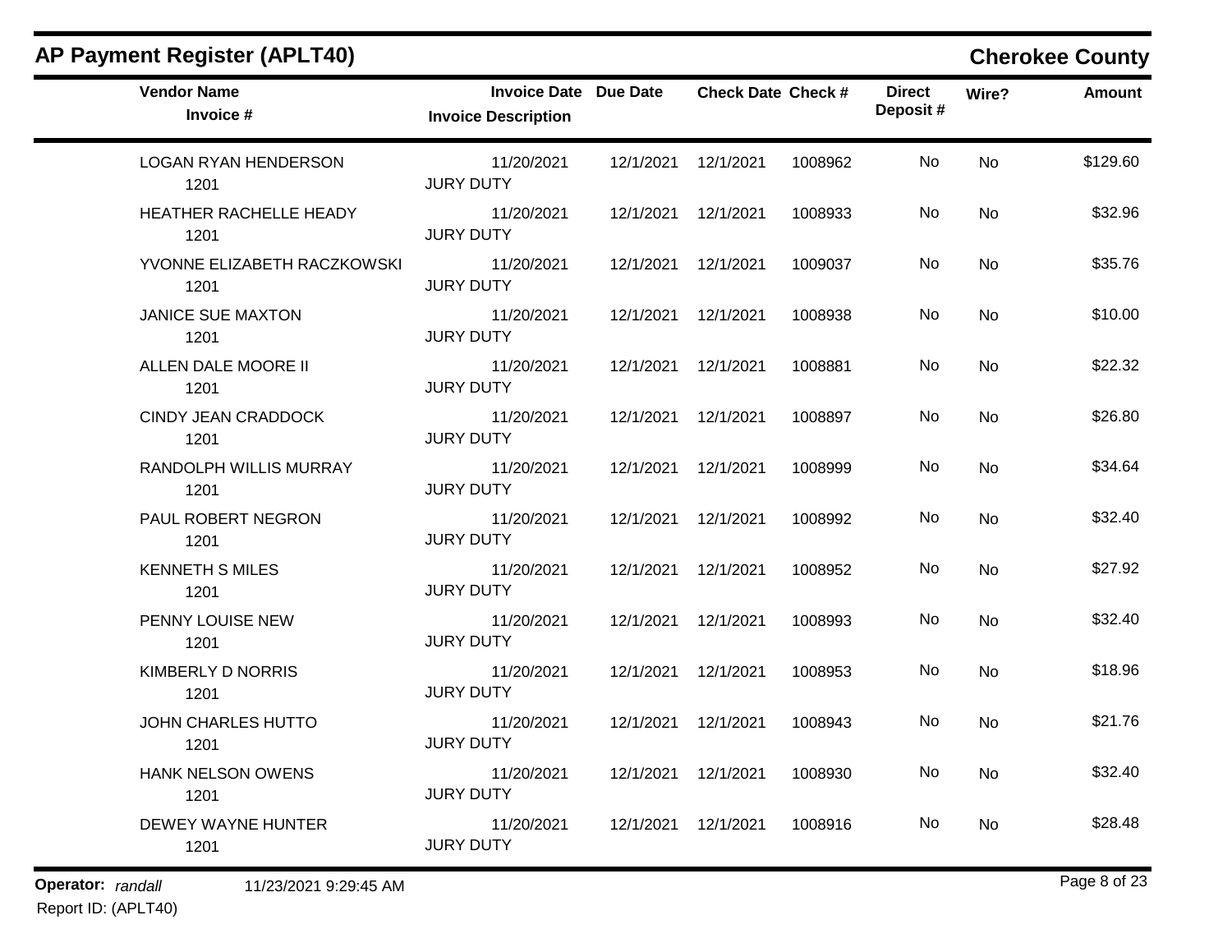| <b>Vendor Name</b><br>Invoice #       | <b>Invoice Date Due Date</b><br><b>Invoice Description</b> |                      | <b>Check Date Check #</b> |         | <b>Direct</b><br>Deposit# | Wire?     | <b>Amount</b> |
|---------------------------------------|------------------------------------------------------------|----------------------|---------------------------|---------|---------------------------|-----------|---------------|
| DEBORAH JEANNE PARKER<br>1201         | 11/20/2021<br><b>JURY DUTY</b>                             | 12/1/2021  12/1/2021 |                           | 1008913 | No                        | <b>No</b> | \$31.84       |
| <b>DELORES FERN MAXTON</b><br>1201    | 11/20/2021<br><b>JURY DUTY</b>                             | 12/1/2021  12/1/2021 |                           | 1008914 | No                        | <b>No</b> | \$19.52       |
| RYAN EDWARD MARTIN<br>1201            | 11/20/2021<br><b>JURY DUTY</b>                             | 12/1/2021  12/1/2021 |                           | 1009007 | No                        | <b>No</b> | \$26.24       |
| TYLER WAYNE LIVINGSTON<br>1201        | 11/20/2021<br><b>JURY DUTY</b>                             | 12/1/2021  12/1/2021 |                           | 1009028 | No                        | <b>No</b> | \$104.96      |
| <b>CONNIE ELIZABETH LEWIS</b><br>1201 | 11/20/2021<br><b>JURY DUTY</b>                             | 12/1/2021  12/1/2021 |                           | 1008905 | No                        | No        | \$26.80       |
| <b>OSMOSIS RILEY JONES</b><br>1201    | 11/20/2021<br><b>JURY DUTY</b>                             | 12/1/2021  12/1/2021 |                           | 1008990 | No                        | <b>No</b> | \$10.00       |
| <b>TRACY LYNNE PARSONS</b><br>1201    | 11/20/2021<br><b>JURY DUTY</b>                             | 12/1/2021  12/1/2021 |                           | 1009026 | No                        | <b>No</b> | \$109.44      |
| <b>CAROLYN S MCFARLING</b><br>1201    | 11/20/2021<br><b>JURY DUTY</b>                             | 12/1/2021  12/1/2021 |                           | 1008893 | No                        | No        | \$25.68       |
| <b>KAREN LAMAE ALLEN</b><br>1201      | 11/20/2021<br><b>JURY DUTY</b>                             | 12/1/2021  12/1/2021 |                           | 1008951 | No                        | <b>No</b> | \$111.68      |
| <b>JOHN ROBERT DAVIS</b><br>1201      | 11/20/2021<br><b>JURY DUTY</b>                             | 12/1/2021  12/1/2021 |                           | 1008945 | No                        | <b>No</b> | \$18.96       |
| MARY JANELLE BOWMAN<br>1201           | 11/20/2021<br><b>JURY DUTY</b>                             | 12/1/2021  12/1/2021 |                           | 1008971 | No                        | <b>No</b> | \$23.44       |
| <b>JAMIE LYNN BOLIN</b><br>1201       | 11/20/2021<br><b>JURY DUTY</b>                             | 12/1/2021  12/1/2021 |                           | 1008936 | No                        | <b>No</b> | \$19.52       |
| <b>SALLY ANN BENGE</b><br>1201        | 11/20/2021<br><b>JURY DUTY</b>                             | 12/1/2021  12/1/2021 |                           | 1009008 | No                        | <b>No</b> | \$18.40       |
| <b>ASHLEY NICOLE BATTLE</b><br>1201   | 11/20/2021<br><b>JURY DUTY</b>                             | 12/1/2021  12/1/2021 |                           | 1008883 | No                        | <b>No</b> | \$27.36       |

**Operator:** randall 11/23/2021 9:29:45 AM *Page 9 of 23 Page 9 of 23*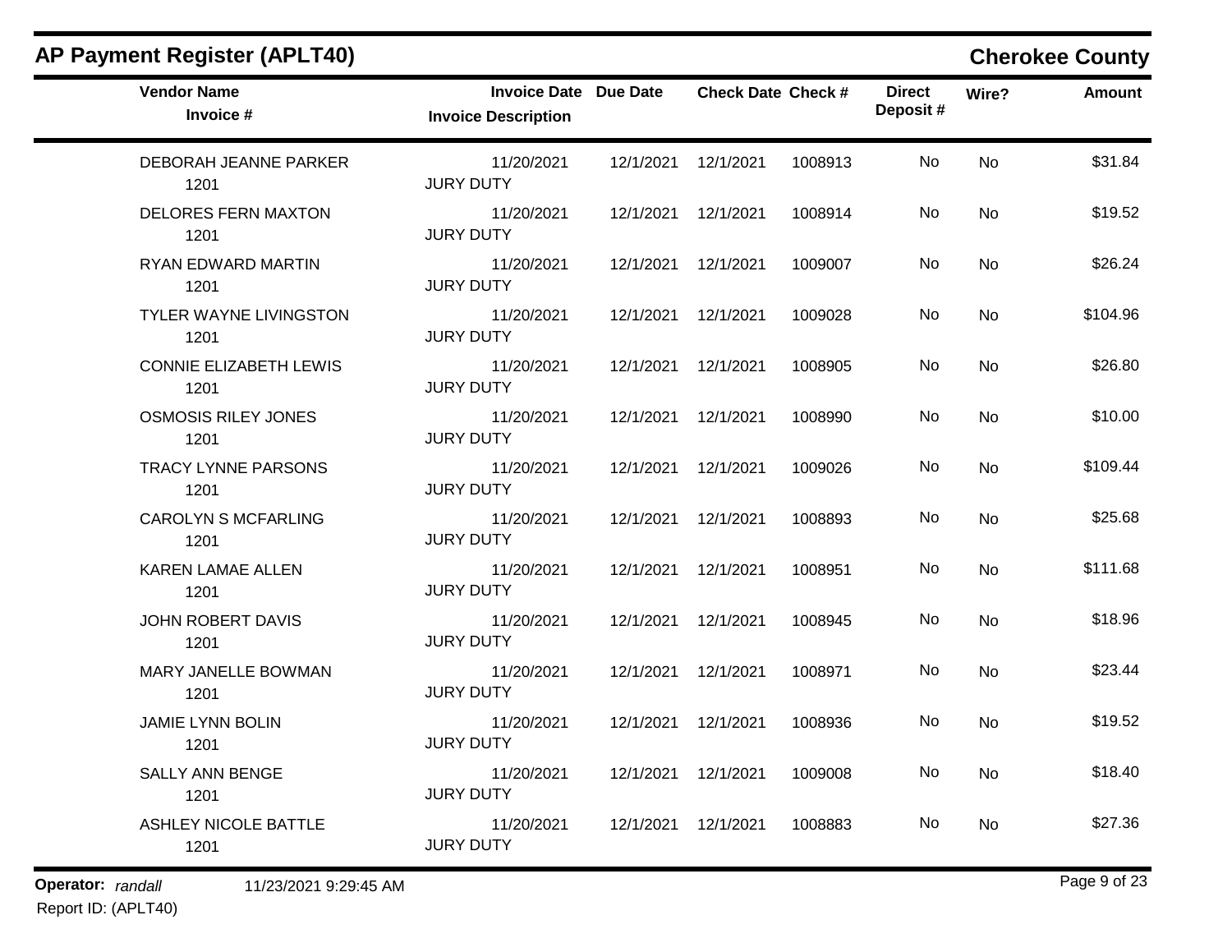| <b>Vendor Name</b><br>Invoice #       | <b>Invoice Date Due Date</b><br><b>Invoice Description</b> |                      | <b>Check Date Check #</b> |         | <b>Direct</b><br>Deposit# | Wire?     | Amount   |
|---------------------------------------|------------------------------------------------------------|----------------------|---------------------------|---------|---------------------------|-----------|----------|
| <b>BRIAN GLENN BARNARD</b><br>1201    | 11/20/2021<br><b>JURY DUTY</b>                             |                      | 12/1/2021  12/1/2021      | 1008888 | <b>No</b>                 | <b>No</b> | \$29.04  |
| <b>MEGAN DANIELLE BURROWS</b><br>1201 | 11/20/2021<br><b>JURY DUTY</b>                             |                      | 12/1/2021  12/1/2021      | 1008976 | No.                       | <b>No</b> | \$22.88  |
| HANNAH ELISABETH ANDREWS<br>1201      | 11/20/2021<br><b>JURY DUTY</b>                             | 12/1/2021  12/1/2021 |                           | 1008931 | No                        | No        | \$17.28  |
| <b>BENNIE W CAPRON</b><br>1201        | 11/20/2021<br><b>JURY DUTY</b>                             | 12/1/2021  12/1/2021 |                           | 1008887 | No.                       | <b>No</b> | \$13.92  |
| GIDEON, HADDIE<br>1201                | 11/20/2021<br><b>JURY DUTY</b>                             | 12/1/2021  12/1/2021 |                           | 1008928 | No                        | No        | \$15.04  |
| <b>RITA TURNBOUGH</b><br>1201         | 11/20/2021<br><b>JURY DUTY</b>                             |                      | 12/1/2021  12/1/2021      | 1009003 | No.                       | <b>No</b> | \$40.00  |
| <b>CAROL SAPORITO</b><br>1201         | 11/20/2021<br><b>JURY DUTY</b>                             |                      | 12/1/2021  12/1/2021      | 1008892 | No.                       | No        | \$17.84  |
| <b>LARRY HUGH PHILLIPS</b><br>1201    | 11/20/2021<br><b>JURY DUTY</b>                             | 12/1/2021  12/1/2021 |                           | 1008954 | No                        | <b>No</b> | \$113.92 |
| <b>GAIL HOUSER</b><br>1201            | 11/20/2021<br><b>JURY DUTY</b>                             | 12/1/2021  12/1/2021 |                           | 1008924 | No.                       | <b>No</b> | \$10.00  |
| RAMONA LYNN ELDRIGE<br>1021           | 11/20/2021<br><b>JURY DUTY</b>                             | 12/1/2021  12/1/2021 |                           | 1008998 | No.                       | <b>No</b> | \$29.60  |
| <b>SHAWN LEE ANDREWS</b><br>1201      | 11/20/2021<br><b>JURY DUTY</b>                             | 12/1/2021  12/1/2021 |                           | 1009011 | No                        | <b>No</b> | \$17.28  |
| <b>DEANA I DUNCAN</b><br>1201         | 11/20/2021<br><b>JURY DUTY</b>                             | 12/1/2021  12/1/2021 |                           | 1008912 | No.                       | <b>No</b> | \$24.56  |
| <b>TYSON WAYNE HALLAM</b><br>1201     | 11/20/2021<br><b>JURY DUTY</b>                             | 12/1/2021  12/1/2021 |                           | 1009029 | No                        | <b>No</b> | \$20.64  |
| <b>PATRICK W GRIMES</b><br>1201       | 11/20/2021<br><b>JURY DUTY</b>                             | 12/1/2021  12/1/2021 |                           | 1008991 | No                        | <b>No</b> | \$32.40  |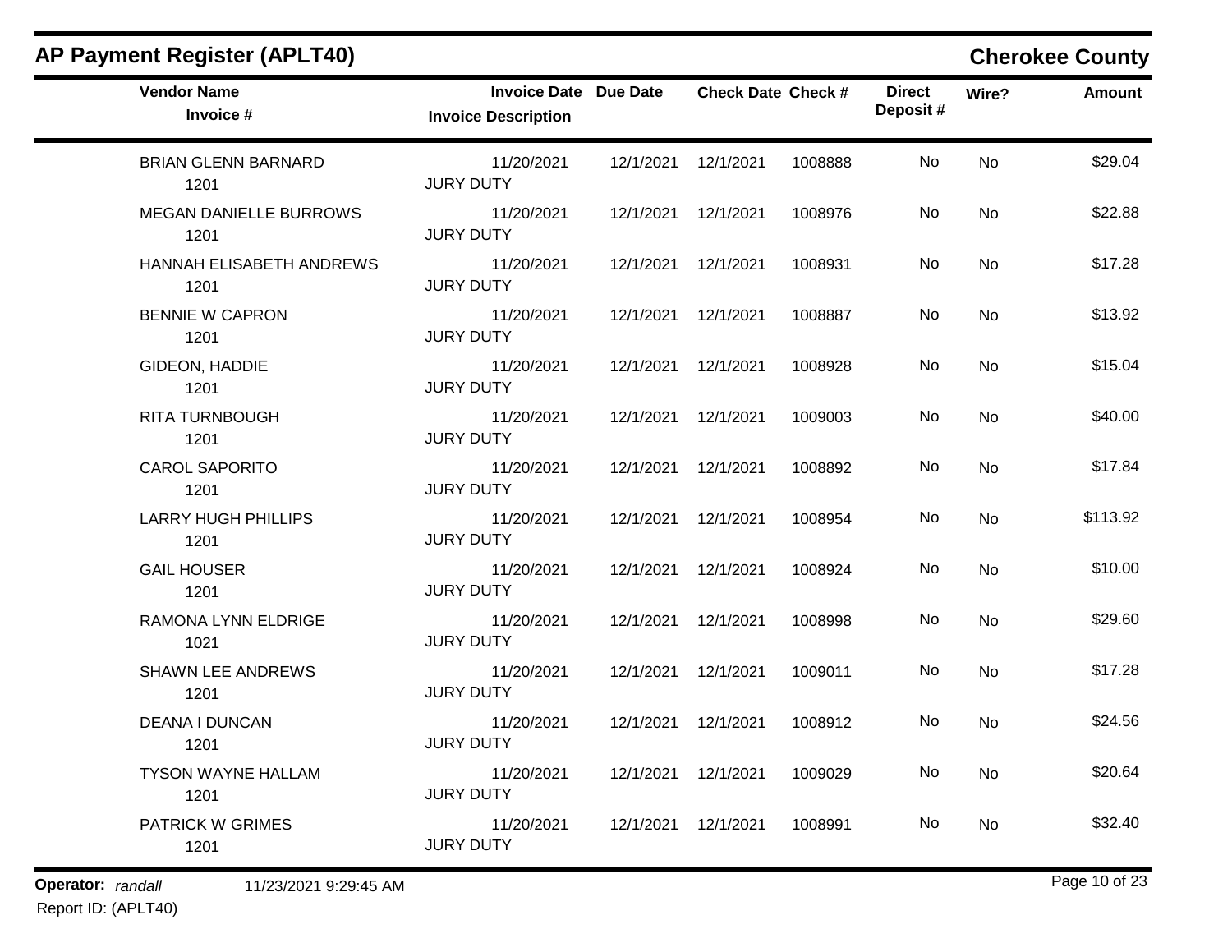| <b>Vendor Name</b><br>Invoice #    | <b>Invoice Date Due Date</b><br><b>Invoice Description</b> |                      | <b>Check Date Check #</b> |         | <b>Direct</b><br>Deposit# | Wire?     | Amount   |
|------------------------------------|------------------------------------------------------------|----------------------|---------------------------|---------|---------------------------|-----------|----------|
| <b>GARRETT KALOB GREER</b><br>1201 | 11/20/2021<br><b>JURY DUTY</b>                             |                      | 12/1/2021  12/1/2021      | 1008925 | No                        | <b>No</b> | \$34.64  |
| JAKE RYAN FRY<br>1201              | 11/20/2021<br><b>JURY DUTY</b>                             |                      | 12/1/2021  12/1/2021      | 1008935 | No.                       | <b>No</b> | \$31.84  |
| MICHAEL LEE FORST<br>1201          | 11/20/2021<br><b>JURY DUTY</b>                             | 12/1/2021  12/1/2021 |                           | 1008980 | No                        | <b>No</b> | \$32.40  |
| <b>JANET A FLOWER</b><br>1201      | 11/20/2021<br><b>JURY DUTY</b>                             | 12/1/2021  12/1/2021 |                           | 1008937 | No                        | <b>No</b> | \$17.28  |
| <b>NINA SIMONE BROWN</b><br>1201   | 11/20/2021<br><b>JURY DUTY</b>                             | 12/1/2021  12/1/2021 |                           | 1008989 | No                        | <b>No</b> | \$28.48  |
| THERESA RUTH DUNNIC<br>1201        | 11/20/2021<br><b>JURY DUTY</b>                             | 12/1/2021  12/1/2021 |                           | 1009022 | No                        | <b>No</b> | \$20.64  |
| MATTHEW DEWAYNE HAVILAND<br>1201   | 11/20/2021<br><b>JURY DUTY</b>                             |                      | 12/1/2021  12/1/2021      | 1008973 | No                        | <b>No</b> | \$10.00  |
| SHERRY ANN DRANE<br>1201           | 11/20/2021<br><b>JURY DUTY</b>                             | 12/1/2021  12/1/2021 |                           | 1009013 | No                        | No        | \$31.28  |
| JOHNNY RAY REDDEN<br>1201          | 11/20/2021<br><b>JURY DUTY</b>                             | 12/1/2021  12/1/2021 |                           | 1008946 | No                        | <b>No</b> | \$27.92  |
| <b>SHARON KEY DARCY</b><br>1201    | 11/20/2021<br><b>JURY DUTY</b>                             |                      | 12/1/2021  12/1/2021      | 1009010 | No                        | No        | \$30.72  |
| <b>MONICA R WAMMACK</b><br>1201    | 11/20/2021<br><b>JURY DUTY</b>                             | 12/1/2021  12/1/2021 |                           | 1008985 | No                        | <b>No</b> | \$120.64 |
| DARRELL KEVIN CASADA<br>1201       | 11/20/2021<br><b>JURY DUTY</b>                             | 12/1/2021  12/1/2021 |                           | 1008910 | No                        | No        | \$27.92  |
| ELIZABETH ANN CARTER<br>1201       | 11/20/2021<br><b>JURY DUTY</b>                             | 12/1/2021  12/1/2021 |                           | 1008919 | No                        | No        | \$28.48  |
| <b>ANN M ERWIN</b><br>1201         | 11/20/2021<br><b>JURY DUTY</b>                             | 12/1/2021  12/1/2021 |                           | 1008882 | No.                       | <b>No</b> | \$20.64  |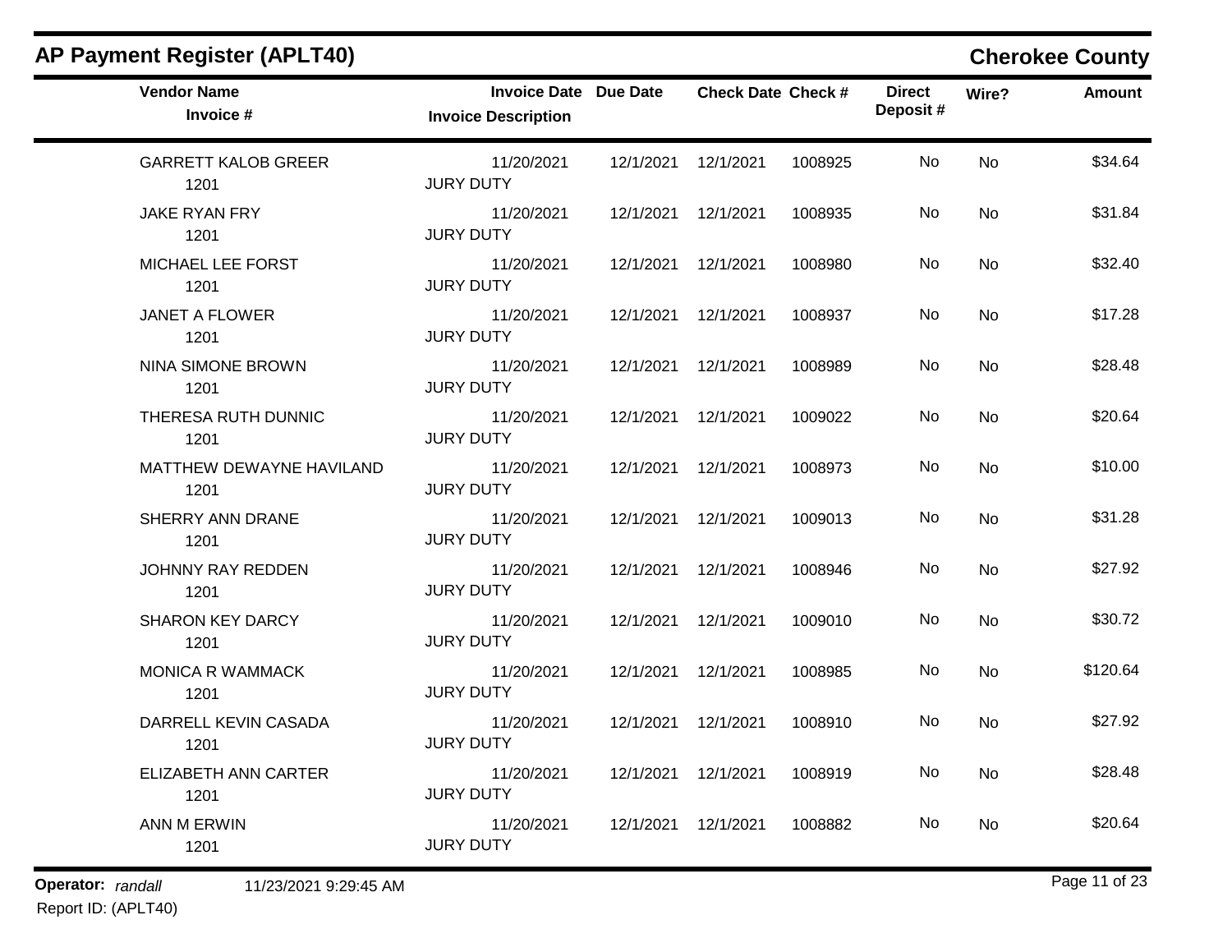|                                |                            |                              |                                                                                                                                                                                                                                                                                                                      | <b>Direct</b><br>Deposit# | Wire?     | <b>Amount</b> |
|--------------------------------|----------------------------|------------------------------|----------------------------------------------------------------------------------------------------------------------------------------------------------------------------------------------------------------------------------------------------------------------------------------------------------------------|---------------------------|-----------|---------------|
| 11/20/2021<br><b>JURY DUTY</b> |                            |                              | 1008970                                                                                                                                                                                                                                                                                                              | <b>No</b>                 | <b>No</b> | \$33.52       |
| 11/20/2021<br><b>JURY DUTY</b> |                            |                              | 1008948                                                                                                                                                                                                                                                                                                              | No                        | <b>No</b> | \$120.64      |
| 11/20/2021<br><b>JURY DUTY</b> |                            |                              | 1008956                                                                                                                                                                                                                                                                                                              | No                        | <b>No</b> | \$10.00       |
| 11/20/2021<br><b>JURY DUTY</b> |                            |                              | 1008947                                                                                                                                                                                                                                                                                                              | No.                       | <b>No</b> | \$26.80       |
| 11/20/2021<br><b>JURY DUTY</b> |                            |                              | 1009035                                                                                                                                                                                                                                                                                                              | No                        | No        | \$40.00       |
| 11/20/2021<br><b>JURY DUTY</b> | 12/1/2021                  | 12/1/2021                    | 1009012                                                                                                                                                                                                                                                                                                              | No.                       | No        | \$30.72       |
| 11/20/2021<br><b>JURY DUTY</b> |                            |                              | 1009005                                                                                                                                                                                                                                                                                                              | No.                       | No        | \$96.00       |
| 11/20/2021<br><b>JURY DUTY</b> |                            |                              | 1008963                                                                                                                                                                                                                                                                                                              | No                        | <b>No</b> | \$30.72       |
| 11/20/2021<br><b>JURY DUTY</b> |                            |                              | 1009006                                                                                                                                                                                                                                                                                                              | No.                       | <b>No</b> | \$28.48       |
| 11/20/2021<br><b>JURY DUTY</b> |                            |                              | 1008941                                                                                                                                                                                                                                                                                                              | No                        | <b>No</b> | \$19.52       |
| 11/20/2021<br><b>JURY DUTY</b> |                            |                              | 1008939                                                                                                                                                                                                                                                                                                              | No                        | <b>No</b> | \$10.00       |
| 11/20/2021<br><b>JURY DUTY</b> |                            |                              | 1009019                                                                                                                                                                                                                                                                                                              | No.                       | No        | \$34.64       |
| 11/20/2021<br><b>JURY DUTY</b> |                            |                              | 1008940                                                                                                                                                                                                                                                                                                              | No                        | <b>No</b> | \$10.00       |
| 11/20/2021<br><b>JURY DUTY</b> |                            |                              | 1008957                                                                                                                                                                                                                                                                                                              | No.                       | <b>No</b> | \$10.00       |
|                                | <b>Invoice Description</b> | <b>Invoice Date Due Date</b> | 12/1/2021  12/1/2021<br>12/1/2021  12/1/2021<br>12/1/2021  12/1/2021<br>12/1/2021  12/1/2021<br>12/1/2021  12/1/2021<br>12/1/2021  12/1/2021<br>12/1/2021  12/1/2021<br>12/1/2021  12/1/2021<br>12/1/2021  12/1/2021<br>12/1/2021  12/1/2021<br>12/1/2021  12/1/2021<br>12/1/2021  12/1/2021<br>12/1/2021  12/1/2021 | <b>Check Date Check #</b> |           |               |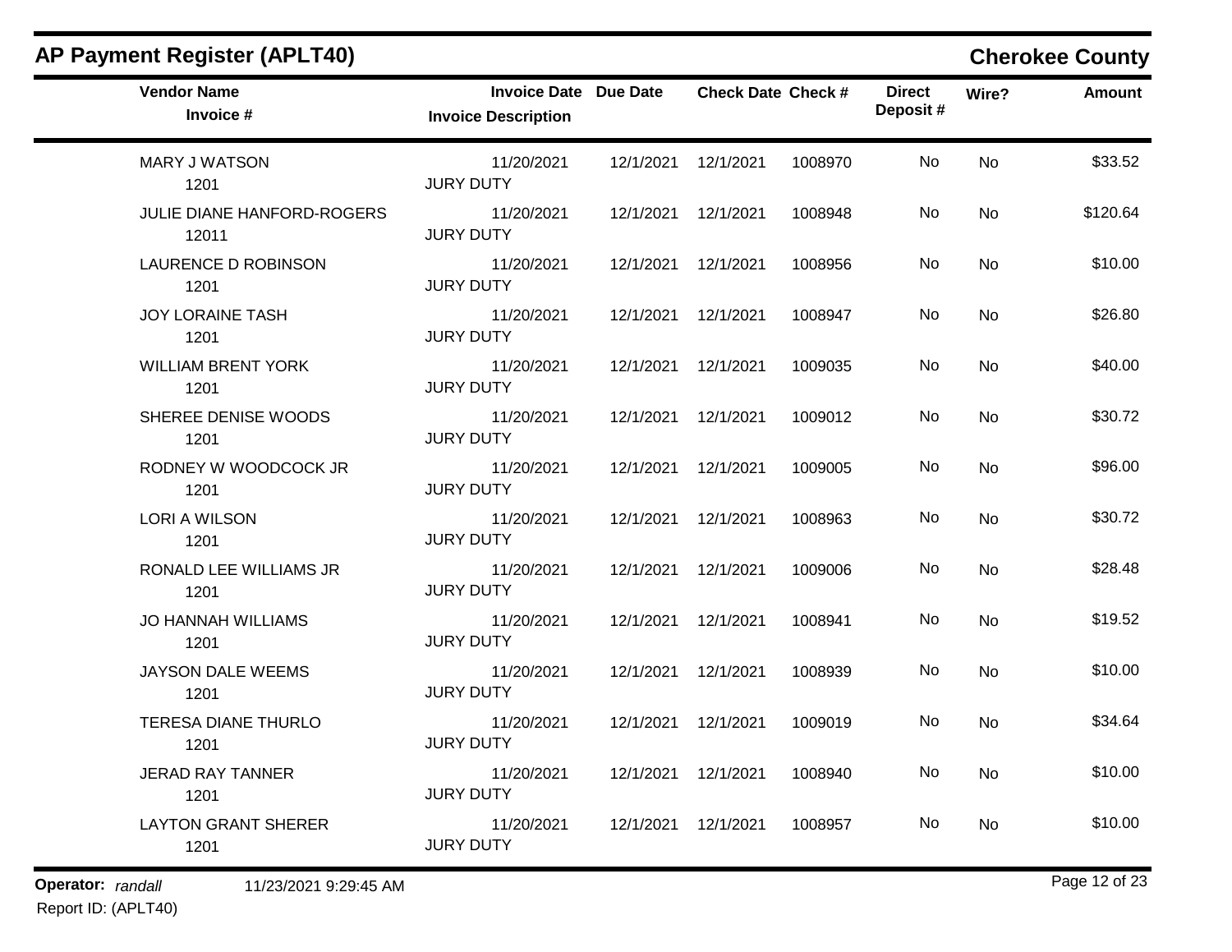| <b>Vendor Name</b><br>Invoice #        | <b>Invoice Date Due Date</b><br><b>Invoice Description</b> |           | <b>Check Date Check #</b> |         | <b>Direct</b><br>Deposit# | Wire?     | <b>Amount</b> |
|----------------------------------------|------------------------------------------------------------|-----------|---------------------------|---------|---------------------------|-----------|---------------|
| <b>GERALD RALPH ROBNETT JR</b><br>1201 | 11/20/2021<br><b>JURY DUTY</b>                             |           | 12/1/2021  12/1/2021      | 1008927 | No                        | No        | \$10.00       |
| DAISY A SCHOOLEY<br>1201               | 11/20/2021<br><b>JURY DUTY</b>                             | 12/1/2021 | 12/1/2021                 | 1008909 | No                        | No        | \$24.00       |
| DAVID ROBERT SCOTT<br>1201             | 11/20/2021<br><b>JURY DUTY</b>                             |           | 12/1/2021  12/1/2021      | 1008911 | No                        | <b>No</b> | \$29.60       |
| LAURA JEAN WIEMELT<br>1201             | 11/20/2021<br><b>JURY DUTY</b>                             |           | 12/1/2021  12/1/2021      | 1008955 | No                        | No        | \$27.92       |
| MARK WAYNE SHALLENBURGER<br>1201       | 11/20/2021<br><b>JURY DUTY</b>                             |           | 12/1/2021  12/1/2021      | 1008967 | No                        | <b>No</b> | \$26.24       |
| <b>CALEB PAUL STULTZ</b><br>1201       | 11/20/2021<br><b>JURY DUTY</b>                             |           | 12/1/2021  12/1/2021      | 1008890 | No                        | <b>No</b> | \$122.88      |
| DESMA O SISCO<br>1201                  | 11/20/2021<br><b>JURY DUTY</b>                             |           | 12/1/2021  12/1/2021      | 1008915 | No                        | <b>No</b> | \$29.04       |
| JACK LEROY SMALLWOOD<br>1201           | 11/20/2021<br><b>JURY DUTY</b>                             |           | 12/1/2021  12/1/2021      | 1008934 | No                        | No        | \$27.92       |
| <b>LESLIE ANN SMITH</b><br>1201        | 11/20/2021<br><b>JURY DUTY</b>                             |           | 12/1/2021  12/1/2021      | 1008959 | No                        | No        | \$35.76       |
| <b>LISA JO STICE</b><br>1201           | 11/20/2021<br><b>JURY DUTY</b>                             | 12/1/2021 | 12/1/2021                 | 1008961 | No                        | <b>No</b> | \$25.12       |
| <b>SUSAN JAMI K STOLTE</b><br>1201     | 11/20/2021<br><b>JURY DUTY</b>                             |           | 12/1/2021  12/1/2021      | 1009018 | No                        | <b>No</b> | \$30.72       |
| <b>AUTUMN RAE STREET</b><br>1201       | 11/20/2021<br><b>JURY DUTY</b>                             |           | 12/1/2021  12/1/2021      | 1008886 | No.                       | No        | \$20.64       |
| <b>Subtotal for Department: 160:</b>   |                                                            |           |                           |         |                           |           | 63 386 28     |

აა,აი**ი.∠**ი

**Dept: 170 JUVENILE DETENTION**

*Account: 10017053089 - OTHER CONTRACTUAL*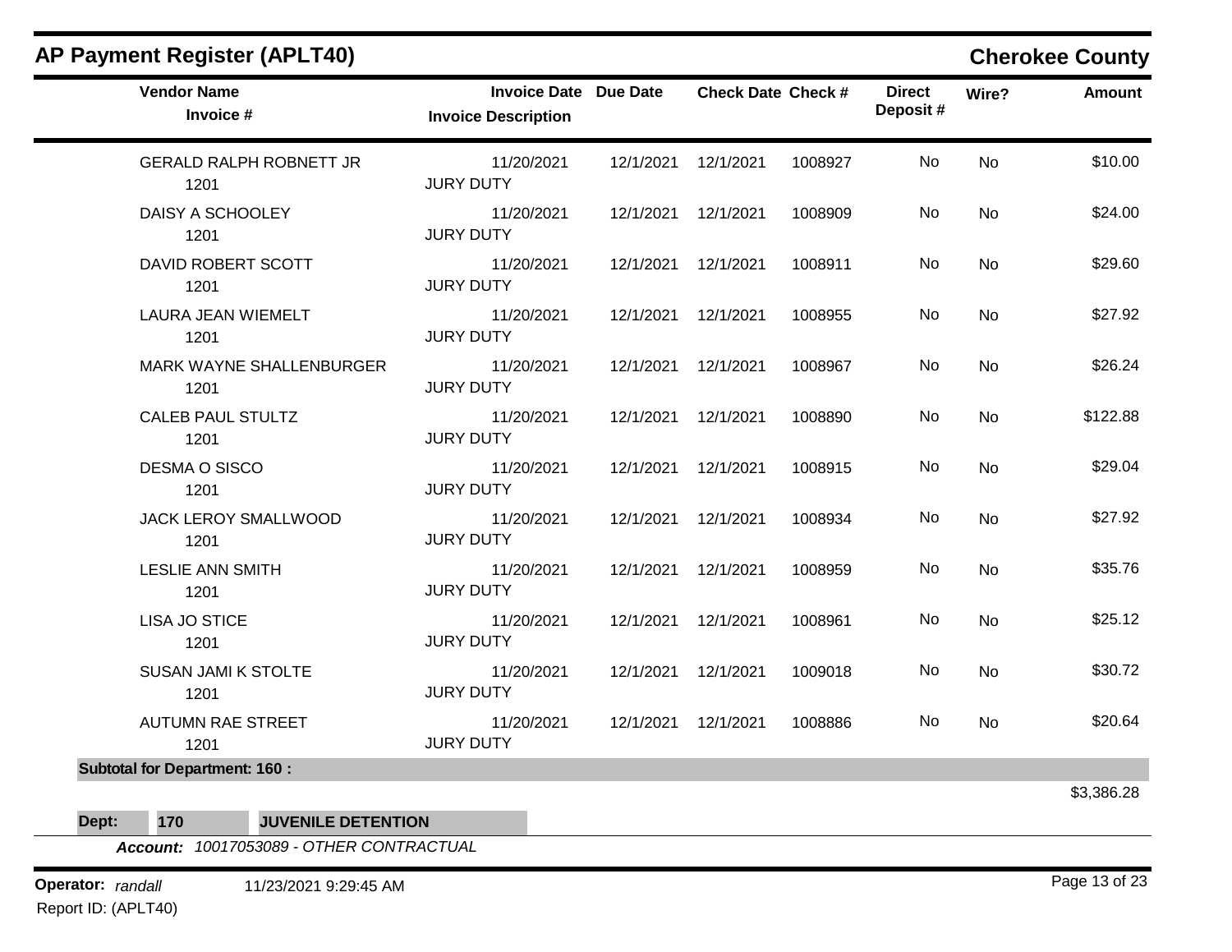|                   |                                | <b>AP Payment Register (APLT40)</b>                            |                                                            |           |                               |         |                           |           | <b>Cherokee County</b> |
|-------------------|--------------------------------|----------------------------------------------------------------|------------------------------------------------------------|-----------|-------------------------------|---------|---------------------------|-----------|------------------------|
|                   | <b>Vendor Name</b>             | Invoice #                                                      | <b>Invoice Date Due Date</b><br><b>Invoice Description</b> |           | <b>Check Date Check #</b>     |         | <b>Direct</b><br>Deposit# | Wire?     | <b>Amount</b>          |
|                   |                                | SEK REGIONAL JUVENILE DETENTION CTR<br>6994                    | 11/22/2021<br><b>INV 6994</b>                              | 12/1/2021 | 12/1/2021                     | 1009009 | No                        | <b>No</b> | \$8,003.00             |
|                   |                                | <b>Subtotal for Department: 170:</b>                           |                                                            |           |                               |         |                           |           | \$8,003.00             |
|                   | <b>Subtotal for Fund: 100:</b> |                                                                |                                                            |           |                               |         |                           |           |                        |
| Fund:             | 103                            | <b>TECHNOLOGY FUND</b>                                         |                                                            |           |                               |         |                           |           | \$101,692.71           |
| Dept:             | 000                            | <b>NON-DEPARTMENTAL</b>                                        |                                                            |           |                               |         |                           |           |                        |
|                   |                                | Account: 10300053300 - MISC PAID OUT                           |                                                            |           |                               |         |                           |           |                        |
|                   | <b>US IMAGING</b>              | 18054                                                          | 11/16/2021<br><b>INV 18054</b>                             | 12/1/2021 | 12/1/2021                     | 1009030 | No                        | No        | \$1,446.20             |
|                   |                                | <b>Subtotal for Department: 000:</b>                           |                                                            |           |                               |         |                           |           |                        |
|                   | <b>Subtotal for Fund: 103:</b> |                                                                |                                                            |           |                               |         |                           |           | \$1,446.20             |
|                   |                                |                                                                |                                                            |           |                               |         |                           |           | \$1,446.20             |
| Fund:             | 110                            | <b>ROAD AND BRIDGE</b>                                         |                                                            |           |                               |         |                           |           |                        |
| Dept:             | 000                            | <b>NON-DEPARTMENTAL</b>                                        |                                                            |           |                               |         |                           |           |                        |
|                   |                                | Account: 11000053021 - PRINTING/OFFICE SUPPLIES                |                                                            |           |                               |         |                           |           |                        |
|                   |                                | COPY PRODUCTS INC                                              | 11/22/2021<br><b>INV 394601</b>                            | 12/1/2021 | 12/1/2021                     | 1008907 | No                        | No        | \$56.75                |
|                   |                                | 394601<br>Account: 11000053031 - DIESEL FUEL                   |                                                            |           |                               |         |                           |           |                        |
|                   |                                | MFA OIL - NEOSHO 1055<br>241585                                | 11/15/2021<br><b>INV 241585</b>                            |           | 12/1/2021  12/1/2021  1008979 |         | No                        | <b>No</b> | \$7,419.12             |
|                   |                                | MFA OIL - NEOSHO 1055<br>241583<br>Account: 11000053035 - ROCK | 11/15/2021<br><b>INV 241583</b>                            |           | 12/1/2021  12/1/2021          | 1008979 | No                        | No        | \$3,768.88             |
|                   |                                |                                                                |                                                            |           |                               |         |                           |           |                        |
| Operator: randall |                                | 11/23/2021 9:29:45 AM                                          |                                                            |           |                               |         |                           |           | Page 14 of 23          |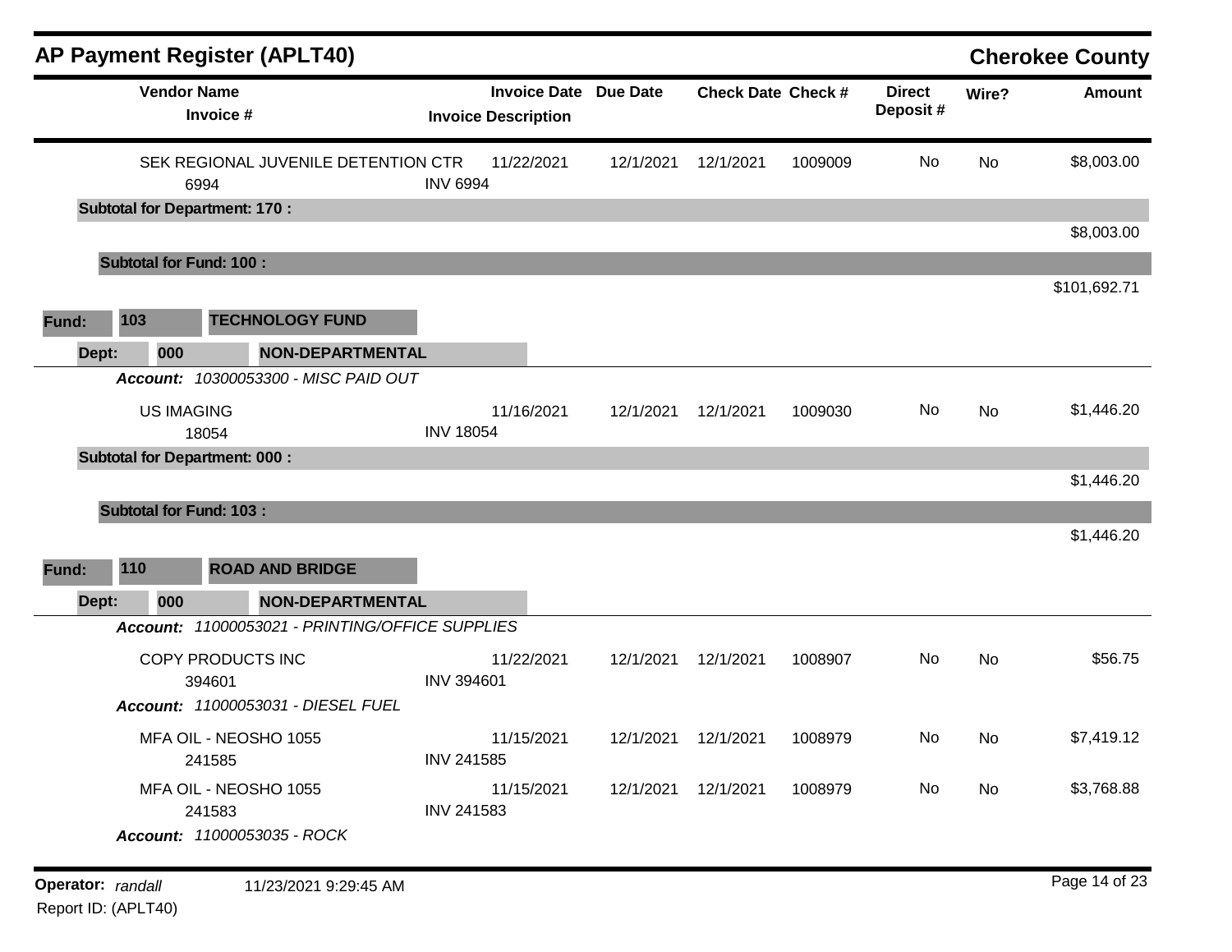| <b>AP Payment Register (APLT40)</b>              |                                                            |           |                           |         |                           |           | <b>Cherokee County</b> |
|--------------------------------------------------|------------------------------------------------------------|-----------|---------------------------|---------|---------------------------|-----------|------------------------|
| <b>Vendor Name</b><br>Invoice #                  | <b>Invoice Date Due Date</b><br><b>Invoice Description</b> |           | <b>Check Date Check #</b> |         | <b>Direct</b><br>Deposit# | Wire?     | <b>Amount</b>          |
| TLD LAND LLC<br>003                              | 11/22/2021<br><b>INV 003</b>                               |           | 12/1/2021  12/1/2021      | 1009023 | No                        | <b>No</b> | \$2,091.25             |
| TLD LAND LLC<br>004                              | 11/22/2021<br><b>INV 004</b>                               | 12/1/2021 | 12/1/2021                 | 1009023 | No                        | <b>No</b> | \$2,725.80             |
| Account: 11000053037 - SIGNS/POSTS               |                                                            |           |                           |         |                           |           |                        |
| NATIONAL SIGN CO INC<br>198569                   | 11/10/2021<br><b>INV 198569</b>                            |           | 12/1/2021  12/1/2021      | 1008988 | No                        | <b>No</b> | \$732.79               |
| Account: 11000053074 - UTILITIES/TELEPHONE BILLS |                                                            |           |                           |         |                           |           |                        |
| <b>LIBERTY UTILITIES</b><br>1201 HWY             | 11/15/2021<br>ACCT 854931-63-1                             |           | 12/1/2021  12/1/2021      | 1008960 | No                        | <b>No</b> | \$323.92               |
| <b>LIBERTY UTILITIES</b><br>1201 HWY1            | 11/15/2021<br>ACCT 158630-59-0                             |           | 12/1/2021  12/1/2021      | 1008960 | No                        | <b>No</b> | \$460.28               |
| <b>LIBERTY UTILITIES</b><br>1201 HWY3            | 11/15/2021<br>ACCT 906398-41-7                             | 12/1/2021 | 12/1/2021                 | 1008960 | No                        | No        | \$108.79               |
| <b>LIBERTY UTILITIES</b><br>1201 HWY2            | 11/15/2021<br>ACCT 049852-69-2                             | 12/1/2021 | 12/1/2021                 | 1008960 | No.                       | <b>No</b> | \$23.20                |
| Account: 11000053079 - MACHINERY/EQUIPMENT       |                                                            |           |                           |         |                           |           |                        |
| NATALINIS AUTOMOTIVE<br>789361                   | 11/15/2021<br><b>INV 789361</b>                            | 12/1/2021 | 12/1/2021                 | 1008987 | No                        | <b>No</b> | \$32.28                |
| JOHN FABICK TRACTOR CO<br>SIJO0109514            | 11/22/2021<br><b>INV SIJO0109514</b>                       | 12/1/2021 | 12/1/2021                 | 1008944 | No.                       | <b>No</b> | \$511.09               |
| NATALINIS AUTOMOTIVE<br>789381                   | 11/15/2021<br><b>INV 789381</b>                            | 12/1/2021 | 12/1/2021                 | 1008987 | No                        | <b>No</b> | \$43.58                |
| <b>MIDWEST WHEEL</b><br>257762702                | 11/22/2021<br>INV 257762702                                |           | 12/1/2021  12/1/2021      | 1008984 | No                        | <b>No</b> | \$150.69               |
| NATALINIS AUTOMOTIVE<br>789534                   | 11/15/2021<br><b>INV 789534</b>                            |           | 12/1/2021  12/1/2021      | 1008987 | No.                       | No        | \$57.46                |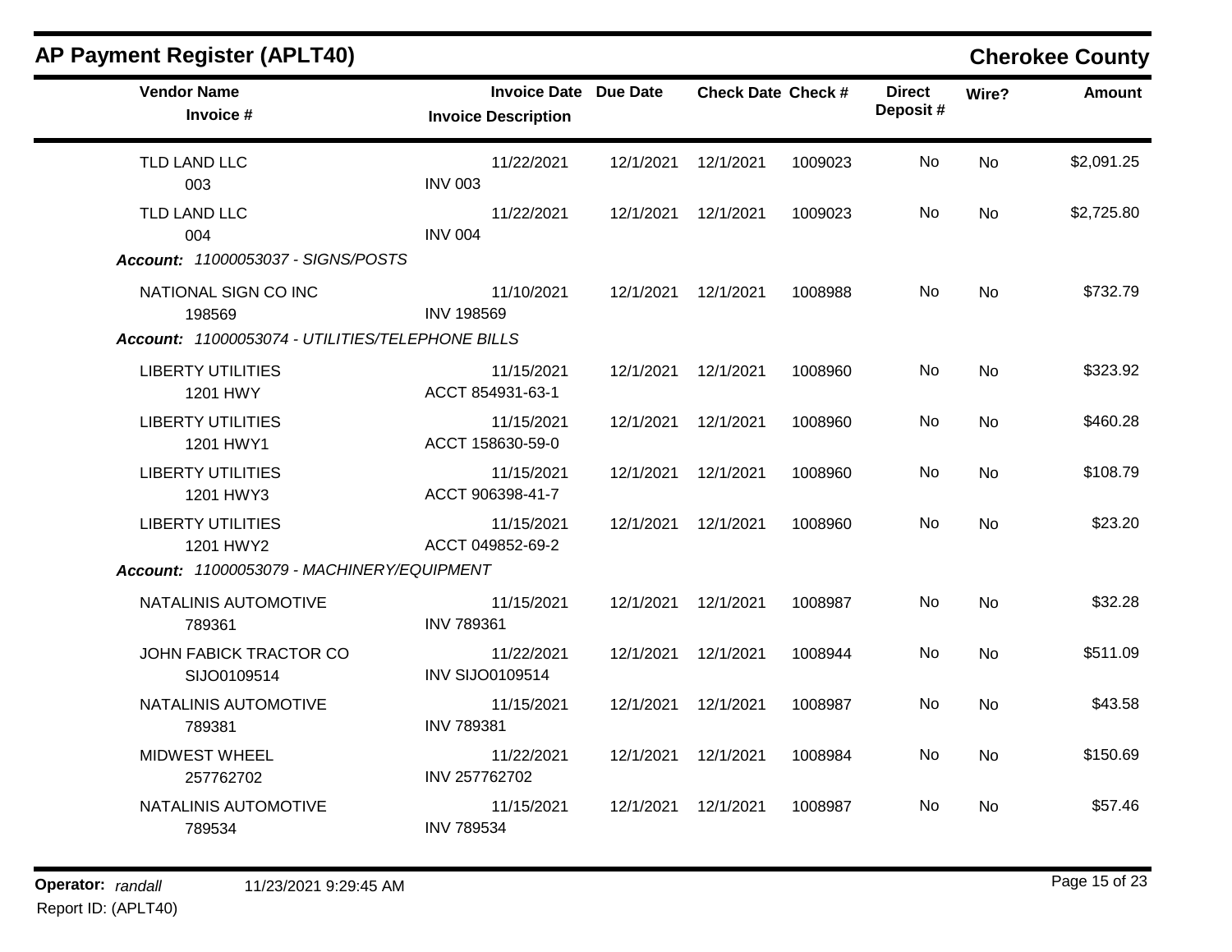| <b>Vendor Name</b><br>Invoice #                | Invoice Date Due Date<br><b>Invoice Description</b> |                      | <b>Check Date Check #</b> |         | <b>Direct</b><br>Deposit# | Wire?     | Amount    |
|------------------------------------------------|-----------------------------------------------------|----------------------|---------------------------|---------|---------------------------|-----------|-----------|
| NATALINIS AUTOMOTIVE<br>789583                 | 11/15/2021<br><b>INV 789583</b>                     | 12/1/2021  12/1/2021 |                           | 1008987 | No                        | <b>No</b> | \$31.37   |
| DOLLAR GENERAL- REGIONS<br>1201                | 11/10/2021<br>ORGANIZATION 5988                     | 12/1/2021  12/1/2021 |                           | 1008918 | No.                       | <b>No</b> | \$12.56   |
| NATALINIS AUTOMOTIVE<br>789817                 | 11/22/2021<br><b>INV 789817</b>                     | 12/1/2021  12/1/2021 |                           | 1008986 | No                        | <b>No</b> | \$6.67    |
| NATALINIS AUTOMOTIVE<br>789245                 | 11/10/2021<br><b>INV 789245</b>                     | 12/1/2021  12/1/2021 |                           | 1008987 | No                        | <b>No</b> | \$24.99   |
| TRUE VALUE COLUMBUS<br>A453887                 | 11/10/2021<br><b>TRANS A453887</b>                  | 12/1/2021  12/1/2021 |                           | 1009027 | No.                       | <b>No</b> | \$4.56    |
| JOHN FABICK TRACTOR CO<br>PIJO0431295          | 11/22/2021<br><b>INV PIJO0431295</b>                | 12/1/2021  12/1/2021 |                           | 1008944 | No                        | <b>No</b> | \$198.14  |
| NATALINIS AUTOMOTIVE<br>789915                 | 11/22/2021<br><b>INV 789915</b>                     | 12/1/2021  12/1/2021 |                           | 1008986 | No.                       | <b>No</b> | \$157.33  |
| NATALINIS AUTOMOTIVE<br>789988                 | 11/22/2021<br><b>INV 789988</b>                     | 12/1/2021  12/1/2021 |                           | 1008986 | No                        | <b>No</b> | \$142.77  |
| JOHN FABICK TRACTOR CO<br>PIJO0430739          | 11/15/2021<br><b>INV PIJO0430739</b>                | 12/1/2021  12/1/2021 |                           | 1008944 | No                        | <b>No</b> | \$243.39  |
| JOHN FABICK TRACTOR CO<br>PIJO0430489          | 11/10/2021<br><b>INV PIJO0430489</b>                | 12/1/2021  12/1/2021 |                           | 1008944 | No.                       | <b>No</b> | \$12.25   |
| NATALINIS AUTOMOTIVE<br>789991                 | 11/22/2021<br>INV 789991, CREDIT                    | 12/1/2021  12/1/2021 |                           | 1008987 | No                        | No        | (\$31.78) |
| <b>PTG</b><br>813013175                        | 11/10/2021<br>INV 813013175                         | 12/1/2021  12/1/2021 |                           | 1008995 | No                        | No        | \$7.68    |
| NATALINIS AUTOMOTIVE<br>789895                 | 11/22/2021<br><b>INV 789895</b>                     | 12/1/2021  12/1/2021 |                           | 1008986 | No.                       | <b>No</b> | \$93.71   |
| <b>GENERAL MACHINERY OF PITTSBURG</b><br>17646 | 11/10/2021<br><b>INV 17646</b>                      | 12/1/2021  12/1/2021 |                           | 1008926 | No                        | No.       | \$47.08   |

**Operator:** randall 11/23/2021 9:29:45 AM *Page 16 of 23 Page 16 of 23*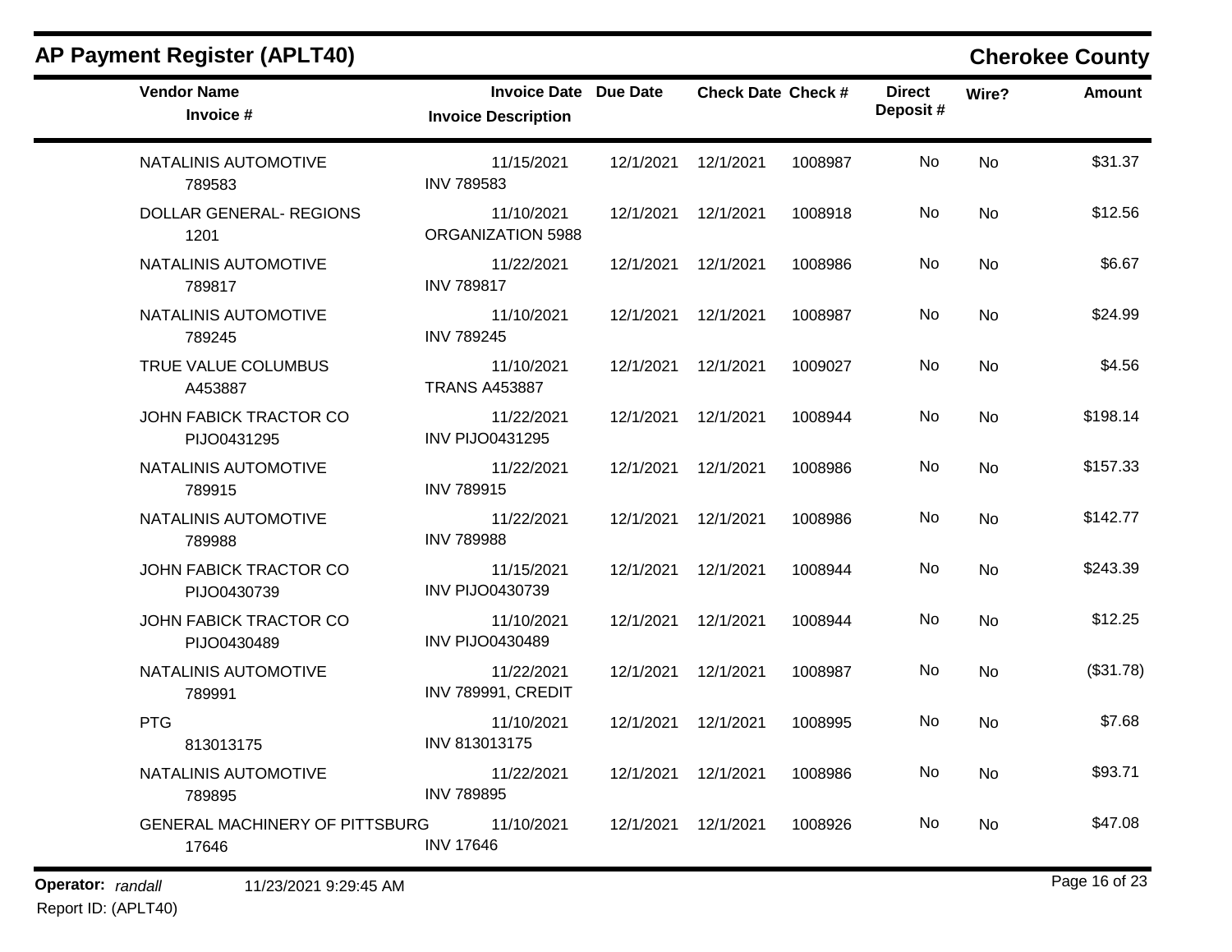| <b>Vendor Name</b><br>Invoice #<br>NATALINIS AUTOMOTIVE<br>789084<br><b>MIDWEST WHEEL</b><br>258916303<br>NATALINIS AUTOMOTIVE<br>789198<br><b>FARMERS COOPERATIVE ASSOCIATION</b><br>314853<br><b>FARMERS COOPERATIVE ASSOCIATION</b><br>314579<br><b>MIDWEST WHEEL</b> | <b>Invoice Date Due Date</b><br><b>Invoice Description</b><br>11/10/2021<br><b>INV 789084</b><br>11/22/2021<br>INV 258916303<br>11/10/2021<br><b>INV 789198</b><br>11/22/2021<br>INV 314853<br>11/15/2021<br><b>INV PIJO0430489</b> | 12/1/2021<br>12/1/2021<br>12/1/2021<br>12/1/2021<br>12/1/2021                                                                            | <b>Check Date Check #</b><br>12/1/2021<br>12/1/2021<br>12/1/2021<br>12/1/2021 | 1008987<br>1008984<br>1008987<br>1008921 | <b>Direct</b><br>Deposit#<br>No<br>No<br>No<br>No | Wire?<br><b>No</b><br><b>No</b><br><b>No</b><br><b>No</b> | <b>Amount</b><br>\$6.47 |
|--------------------------------------------------------------------------------------------------------------------------------------------------------------------------------------------------------------------------------------------------------------------------|-------------------------------------------------------------------------------------------------------------------------------------------------------------------------------------------------------------------------------------|------------------------------------------------------------------------------------------------------------------------------------------|-------------------------------------------------------------------------------|------------------------------------------|---------------------------------------------------|-----------------------------------------------------------|-------------------------|
|                                                                                                                                                                                                                                                                          |                                                                                                                                                                                                                                     |                                                                                                                                          |                                                                               |                                          |                                                   |                                                           |                         |
|                                                                                                                                                                                                                                                                          |                                                                                                                                                                                                                                     |                                                                                                                                          |                                                                               |                                          |                                                   |                                                           | \$35.20                 |
|                                                                                                                                                                                                                                                                          |                                                                                                                                                                                                                                     |                                                                                                                                          |                                                                               |                                          |                                                   |                                                           | \$41.16                 |
|                                                                                                                                                                                                                                                                          |                                                                                                                                                                                                                                     |                                                                                                                                          |                                                                               |                                          |                                                   |                                                           | \$15.25                 |
|                                                                                                                                                                                                                                                                          |                                                                                                                                                                                                                                     |                                                                                                                                          |                                                                               |                                          |                                                   |                                                           |                         |
|                                                                                                                                                                                                                                                                          |                                                                                                                                                                                                                                     |                                                                                                                                          | 12/1/2021                                                                     | 1008921                                  | No                                                | No                                                        | \$21.78                 |
| 259767700                                                                                                                                                                                                                                                                | 11/15/2021<br>INV259767700                                                                                                                                                                                                          | 12/1/2021                                                                                                                                | 12/1/2021                                                                     | 1008984                                  | No                                                | <b>No</b>                                                 | \$69.90                 |
|                                                                                                                                                                                                                                                                          | 11/22/2021<br>INV 258916302                                                                                                                                                                                                         | 12/1/2021                                                                                                                                | 12/1/2021                                                                     | 1008984                                  | No                                                | No                                                        | \$105.60                |
|                                                                                                                                                                                                                                                                          | 11/10/2021<br><b>INV 17647</b>                                                                                                                                                                                                      | 12/1/2021                                                                                                                                | 12/1/2021                                                                     | 1008926                                  | No                                                | <b>No</b>                                                 | \$40.58                 |
|                                                                                                                                                                                                                                                                          |                                                                                                                                                                                                                                     |                                                                                                                                          |                                                                               |                                          |                                                   |                                                           |                         |
|                                                                                                                                                                                                                                                                          | 11/15/2021<br>INV 20257629                                                                                                                                                                                                          | 12/1/2021                                                                                                                                | 12/1/2021                                                                     | 1008900                                  | No                                                | <b>No</b>                                                 | \$116.94                |
|                                                                                                                                                                                                                                                                          | 11/10/2021<br>INV 20256089                                                                                                                                                                                                          | 12/1/2021                                                                                                                                | 12/1/2021                                                                     | 1008900                                  | No                                                | <b>No</b>                                                 | \$36.14                 |
|                                                                                                                                                                                                                                                                          |                                                                                                                                                                                                                                     |                                                                                                                                          |                                                                               |                                          |                                                   |                                                           | \$19,945.62             |
|                                                                                                                                                                                                                                                                          |                                                                                                                                                                                                                                     |                                                                                                                                          |                                                                               |                                          |                                                   |                                                           |                         |
|                                                                                                                                                                                                                                                                          |                                                                                                                                                                                                                                     |                                                                                                                                          |                                                                               |                                          |                                                   |                                                           | \$19,945.62             |
|                                                                                                                                                                                                                                                                          |                                                                                                                                                                                                                                     |                                                                                                                                          |                                                                               |                                          |                                                   |                                                           |                         |
|                                                                                                                                                                                                                                                                          |                                                                                                                                                                                                                                     |                                                                                                                                          |                                                                               |                                          |                                                   |                                                           |                         |
| 000                                                                                                                                                                                                                                                                      | <b>MIDWEST WHEEL</b><br>258916302<br>17647<br>CLEAN THE UNIFORM CO JOPLIN<br>20257629<br>CLEAN THE UNIFORM CO JOPLIN<br>20256089<br><b>Subtotal for Department: 000:</b><br><b>Subtotal for Fund: 110:</b><br><b>HEALTH</b>         | GENERAL MACHINERY OF PITTSBURG<br>Account: 11000053080 - MAINTENANCE/BLDGS & GROUNDS<br><b>NON-DEPARTMENTAL</b><br>11/23/2021 9:29:45 AM |                                                                               |                                          |                                                   |                                                           |                         |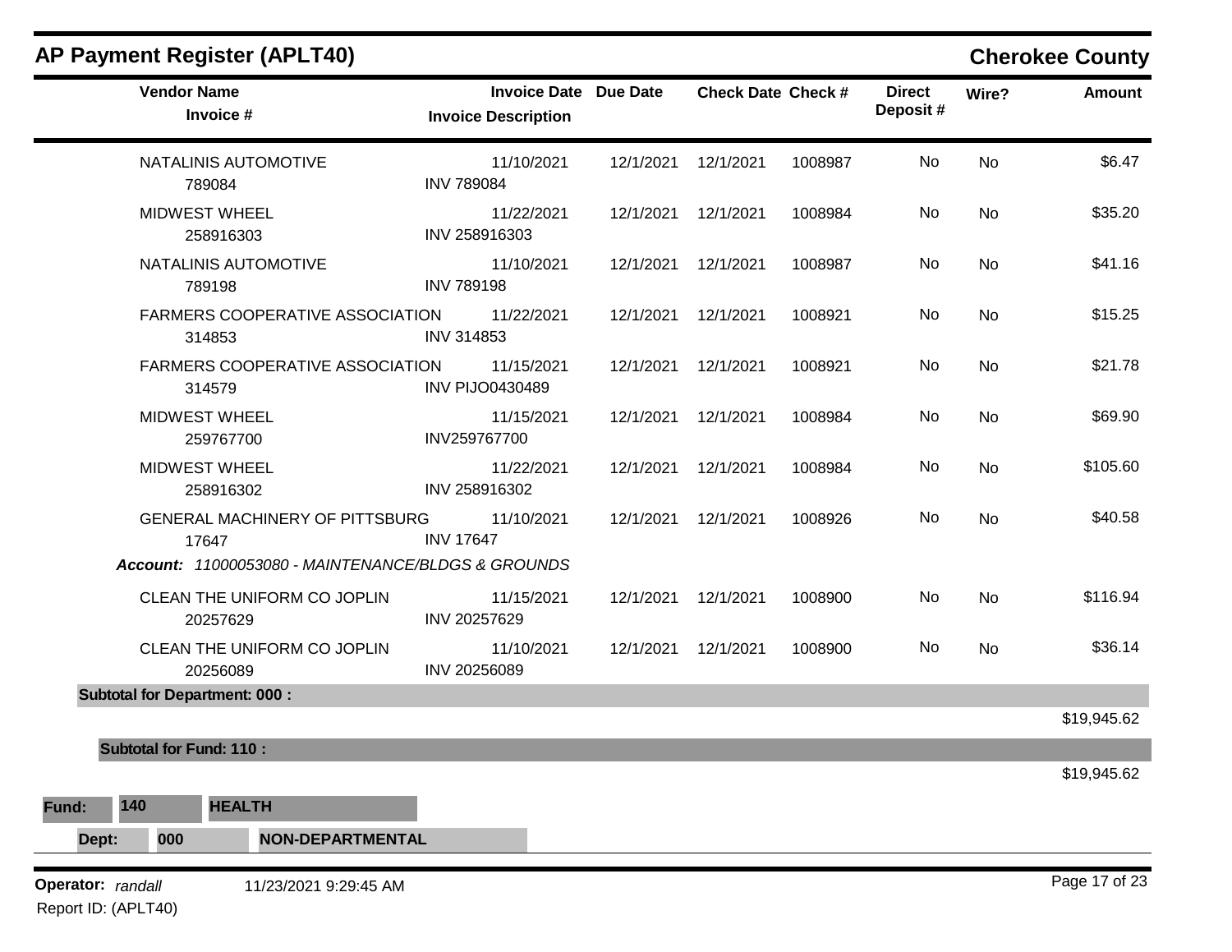|                                          |                                       | <b>AP Payment Register (APLT40)</b>               |                                                            |           |                           |         |                           |       | <b>Cherokee County</b> |
|------------------------------------------|---------------------------------------|---------------------------------------------------|------------------------------------------------------------|-----------|---------------------------|---------|---------------------------|-------|------------------------|
|                                          | <b>Vendor Name</b><br>Invoice #       |                                                   | <b>Invoice Date Due Date</b><br><b>Invoice Description</b> |           | <b>Check Date Check #</b> |         | <b>Direct</b><br>Deposit# | Wire? | <b>Amount</b>          |
|                                          |                                       | Account: 14000053021 - PRINTING/OFFICE SUPPLIES   |                                                            |           |                           |         |                           |       |                        |
|                                          | <b>CHASE CARD SERVICES</b><br>1201 HE |                                                   | 11/18/2021<br>ACCT 4246311970005747                        | 12/1/2021 | 12/1/2021                 | 1008896 | No                        | No    | \$247.31               |
|                                          | <b>MCCARTY'S</b><br>108345            |                                                   | 11/22/2021<br><b>INV 108345</b>                            | 12/1/2021 | 12/1/2021                 | 1008974 | No                        | No    | \$37.72                |
|                                          | <b>DIGITAL WAVE</b><br>8072           |                                                   | 11/15/2021<br><b>INV 8072</b>                              | 12/1/2021 | 12/1/2021                 | 1008917 | No                        | No    | \$100.00               |
|                                          |                                       | Account: 14000053025 - PARTS/VEHICLE REPAIRS      |                                                            |           |                           |         |                           |       |                        |
|                                          | <b>WEX BANK</b><br>1201               |                                                   | 11/18/2021<br>INV 75545143                                 | 12/1/2021 | 12/1/2021                 | 1009034 | No                        | No    | \$42.29                |
|                                          |                                       | Account: 14000053072 - GAS, ELECTRIC, WATER/PHONE |                                                            |           |                           |         |                           |       |                        |
|                                          | <b>LIBERTY UTILITIES</b><br>1201HE    |                                                   | 11/22/2021<br>ACCT 616527-32-1                             | 12/1/2021 | 12/1/2021                 | 1008960 | No                        | No    | \$425.91               |
|                                          | <b>VERIZON WIRELESS</b><br>9892723657 |                                                   | 11/22/2021<br>INV 9892723657                               | 12/1/2021 | 12/1/2021                 | 1009031 | No                        | No    | \$131.95               |
|                                          |                                       | Account: 14000053182 - CONTRACTS                  |                                                            |           |                           |         |                           |       |                        |
|                                          | <b>CHASE CARD SERVICES</b><br>1201 HE |                                                   | 11/18/2021<br>ACCT 4246311970005747                        | 12/1/2021 | 12/1/2021                 | 1008896 | No                        | No    | \$15.00                |
|                                          | 6492                                  | COMMUNITY HEALTH CENTER OF SEK INC                | 11/15/2021<br><b>INV 6492</b>                              | 12/1/2021 | 12/1/2021                 | 1008903 | No                        | No    | \$100.00               |
|                                          | <b>Subtotal for Department: 000:</b>  |                                                   |                                                            |           |                           |         |                           |       |                        |
|                                          |                                       |                                                   |                                                            |           |                           |         |                           |       | \$1,100.18             |
|                                          | <b>Subtotal for Fund: 140:</b>        |                                                   |                                                            |           |                           |         |                           |       | \$1,100.18             |
| Fund:                                    | 160                                   | <b>DIRECT ELECTION</b>                            |                                                            |           |                           |         |                           |       |                        |
| Dept:                                    | 000                                   | NON-DEPARTMENTAL                                  |                                                            |           |                           |         |                           |       |                        |
|                                          | <b>Account:</b>                       | 16000053070 - CONTRACTUAL                         |                                                            |           |                           |         |                           |       |                        |
| Operator: randall<br>Report ID: (APLT40) |                                       | 11/23/2021 9:29:45 AM                             |                                                            |           |                           |         |                           |       | Page 18 of 23          |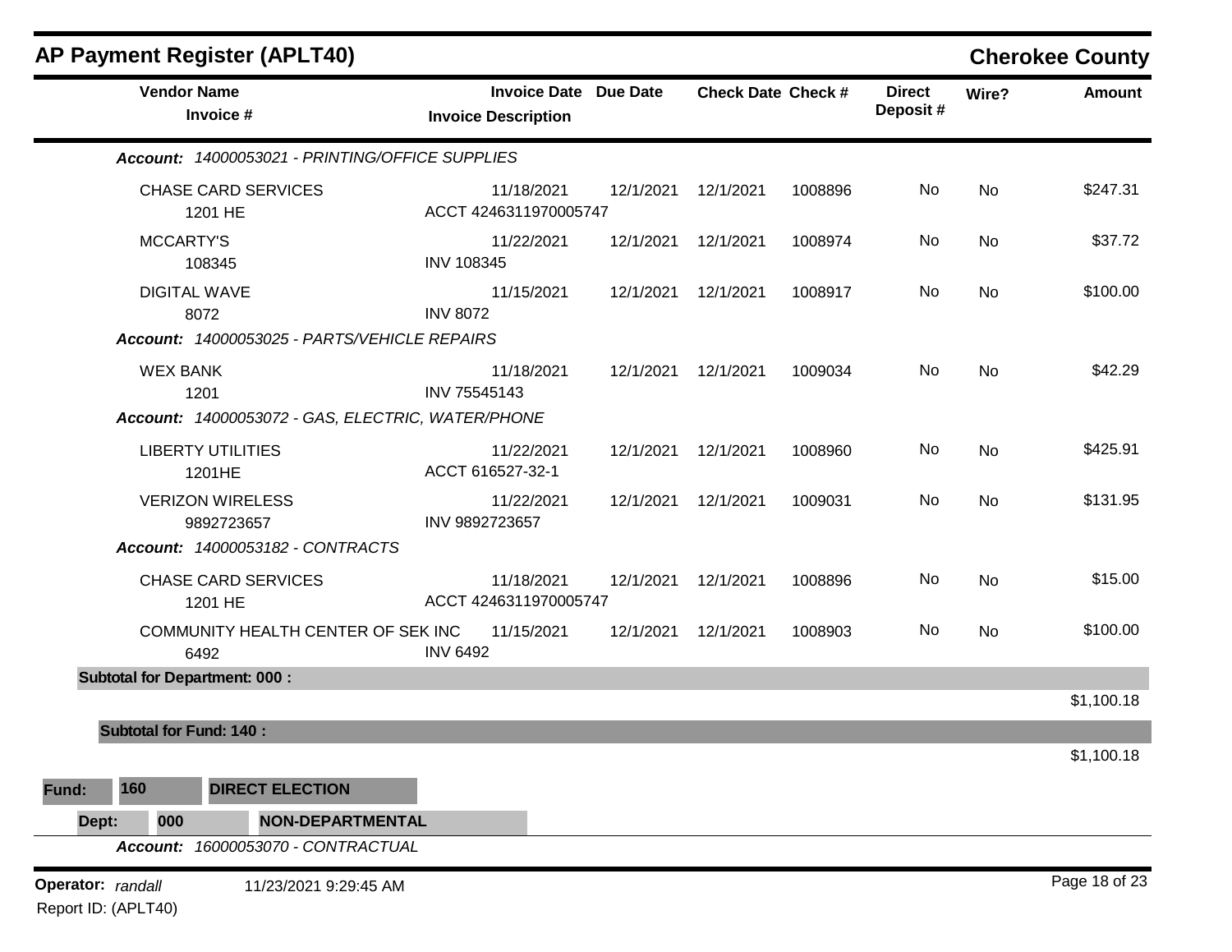| <b>AP Payment Register (APLT40)</b>                                                  |                                                            |           |                           |         |                           |           | <b>Cherokee County</b> |
|--------------------------------------------------------------------------------------|------------------------------------------------------------|-----------|---------------------------|---------|---------------------------|-----------|------------------------|
| <b>Vendor Name</b><br>Invoice #                                                      | <b>Invoice Date Due Date</b><br><b>Invoice Description</b> |           | <b>Check Date Check #</b> |         | <b>Direct</b><br>Deposit# | Wire?     | <b>Amount</b>          |
| KANSAS SECRETARY OF STATE<br>1201<br>Account: 16000053079 - MAINT/REPAIRS MACH/EQUIP | 11/10/2021<br>2021 ELVIS ANNUAL COST                       | 12/1/2021 | 12/1/2021                 | 1008949 | No                        | <b>No</b> | \$1,625.00             |
| KANSAS SECRETARY OF STATE<br>1201<br>Account: 16000053087 - BUILDING RENTAL          | 11/10/2021<br>2021 ELVIS ANNUAL COST                       | 12/1/2021 | 12/1/2021                 | 1008949 | No                        | <b>No</b> | \$4,525.00             |
| KANSAS SECRETARY OF STATE<br>1201<br><b>Account: 16000053280 - POLL WORKERS</b>      | 11/10/2021<br>2021 ELVIS ANNUAL COST                       | 12/1/2021 | 12/1/2021                 | 1008949 | No.                       | <b>No</b> | \$150.00               |
| <b>MICHELLE MOSLER</b><br>1201                                                       | 11/17/2021<br>SPECIAL BOARD, ELECTION                      | 12/1/2021 | 12/1/2021                 | 1008982 | No.                       | <b>No</b> | \$240.00               |
| <b>MAMIE HOUSER</b><br>1201                                                          | 11/17/2021<br>SPECIAL BOARD ELECTION                       | 12/1/2021 | 12/1/2021                 | 1008965 | No                        | No        | \$190.00               |
| <b>MARCIA K TREASE</b><br>1201                                                       | 11/17/2021<br>SPECIAL BOARD, ELECTION                      | 12/1/2021 | 12/1/2021                 | 1008966 | No                        | <b>No</b> | \$340.00               |
| <b>Subtotal for Department: 000:</b>                                                 |                                                            |           |                           |         |                           |           | \$7,070.00             |
| <b>Subtotal for Fund: 160:</b>                                                       |                                                            |           |                           |         |                           |           |                        |
| 224<br><b>CHEROKEE COUNTY 911</b><br>Fund:                                           |                                                            |           |                           |         |                           |           | \$7,070.00             |
| <b>NON-DEPARTMENTAL</b><br>Dept:<br>000                                              |                                                            |           |                           |         |                           |           |                        |
| Account: 22400053300 - MISC PAID OUT                                                 |                                                            |           |                           |         |                           |           |                        |
| AT&T<br>1201                                                                         | 11/1/2021<br>ACCT 31614001004978                           | 12/1/2021 | 12/1/2021                 | 1008884 | No                        | <b>No</b> | \$318.56               |
| <b>CENTURYLINK</b><br>1201-224                                                       | 11/22/2021<br>ACCT 313409961                               | 12/1/2021 | 12/1/2021                 | 1008895 | No.                       | No        | \$476.00               |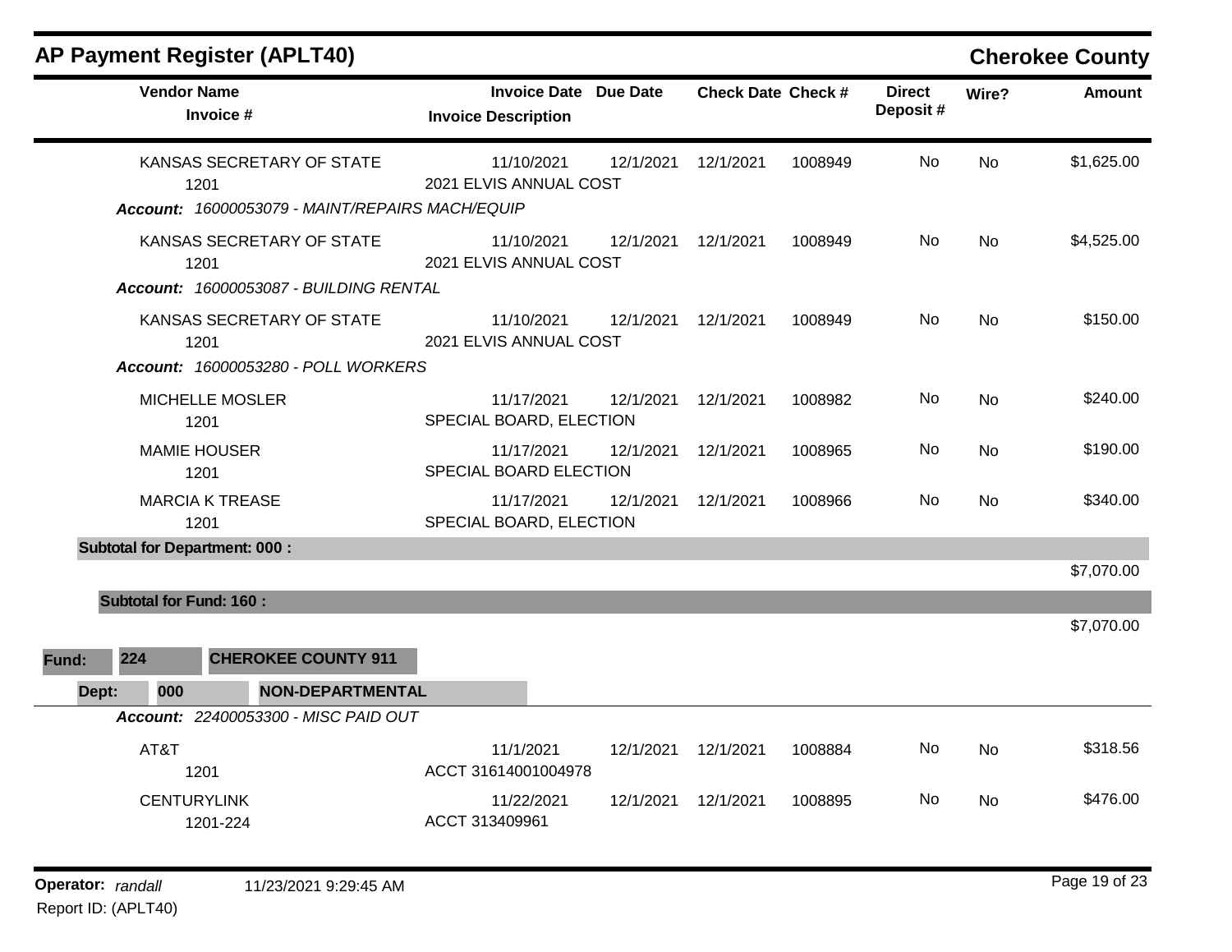|                   |     | <b>AP Payment Register (APLT40)</b>         |                                                            |                      |                           |         |                           |       | <b>Cherokee County</b> |
|-------------------|-----|---------------------------------------------|------------------------------------------------------------|----------------------|---------------------------|---------|---------------------------|-------|------------------------|
|                   |     | <b>Vendor Name</b><br>Invoice #             | <b>Invoice Date Due Date</b><br><b>Invoice Description</b> |                      | <b>Check Date Check #</b> |         | <b>Direct</b><br>Deposit# | Wire? | <b>Amount</b>          |
|                   |     | <b>Subtotal for Department: 000:</b>        |                                                            |                      |                           |         |                           |       | \$794.56               |
|                   |     | <b>Subtotal for Fund: 224:</b>              |                                                            |                      |                           |         |                           |       |                        |
| Fund:             | 260 | <b>EMPLOYEE BENEFITS</b>                    |                                                            |                      |                           |         |                           |       | \$794.56               |
|                   |     |                                             |                                                            |                      |                           |         |                           |       |                        |
| Dept:             | 000 | <b>NON-DEPARTMENTAL</b>                     |                                                            |                      |                           |         |                           |       |                        |
|                   |     | Account: 26000053005 - EMPLOYEE BENEFITS    |                                                            |                      |                           |         |                           |       |                        |
|                   |     | MARQUEE HEALTH LLC<br>8984                  | 11/22/2021<br><b>INV 8984</b>                              | 12/1/2021            | 12/1/2021                 | 1008968 | No                        | No    | \$118.00               |
|                   |     | Account: 26000053215 - MERITAIN HEALTH      |                                                            |                      |                           |         |                           |       |                        |
|                   |     | <b>MERITAIN HEALTH</b><br>1201              | 11/22/2021<br>GROUP 02438, CHEROKEE COUNTY                 | 12/1/2021            | 12/1/2021                 | 1008978 | No                        | No    | \$36,629.49            |
|                   |     | <b>Account: 26000053216 - VSP Insurance</b> |                                                            |                      |                           |         |                           |       |                        |
|                   |     | <b>VISION SERVICE PLAN</b><br>813703761     | 11/23/2021<br><b>INV 656554</b>                            | 12/1/2021  12/1/2021 |                           | 1009032 | No                        | No    | \$1,168.46             |
|                   |     | <b>Subtotal for Department: 000:</b>        |                                                            |                      |                           |         |                           |       |                        |
|                   |     |                                             |                                                            |                      |                           |         |                           |       | \$37,915.95            |
|                   |     | <b>Subtotal for Fund: 260:</b>              |                                                            |                      |                           |         |                           |       |                        |
|                   |     |                                             |                                                            |                      |                           |         |                           |       | \$37,915.95            |
| Fund:             | 300 | <b>SERVICE FOR ELDERLY</b>                  |                                                            |                      |                           |         |                           |       |                        |
| Dept:             | 000 | <b>NON-DEPARTMENTAL</b>                     |                                                            |                      |                           |         |                           |       |                        |
|                   |     | Account: 30000053072 - GAS, ELECTRIC, WATER |                                                            |                      |                           |         |                           |       |                        |
|                   |     | <b>LIBERTY UTILITIES</b><br>1201ELD         | 11/22/2021<br>ACCT 828267-31-0                             | 12/1/2021            | 12/1/2021                 | 1008960 | No                        | No    | \$136.98               |
|                   |     | <b>Subtotal for Department: 000:</b>        |                                                            |                      |                           |         |                           |       |                        |
|                   |     |                                             |                                                            |                      |                           |         |                           |       | \$136.98               |
| Operator: randall |     | 11/23/2021 9:29:45 AM                       |                                                            |                      |                           |         |                           |       | Page 20 of 23          |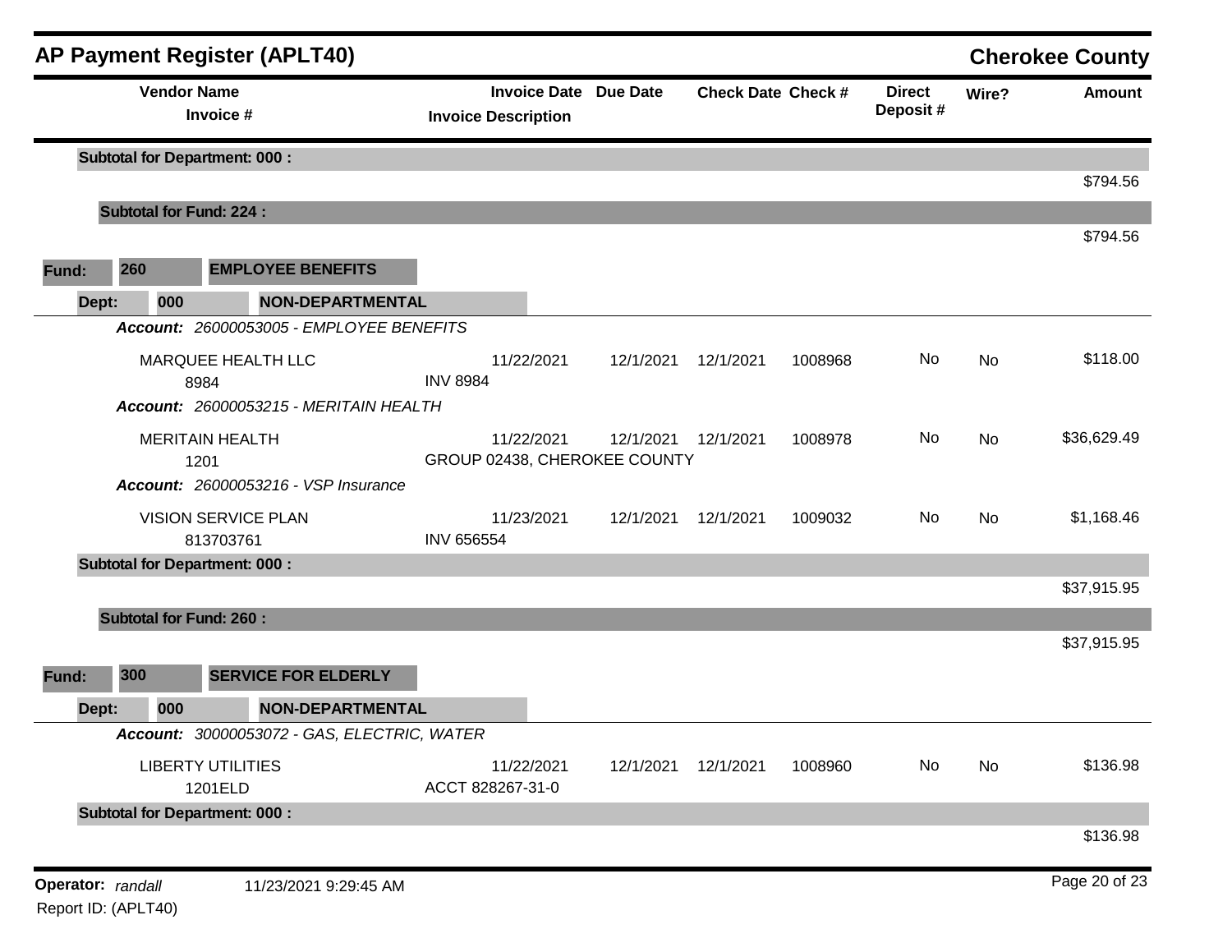|                                          |                                | <b>AP Payment Register (APLT40)</b>                    |                                                            |           |                           |         |                                   |           | <b>Cherokee County</b> |
|------------------------------------------|--------------------------------|--------------------------------------------------------|------------------------------------------------------------|-----------|---------------------------|---------|-----------------------------------|-----------|------------------------|
|                                          | <b>Vendor Name</b>             | Invoice #                                              | <b>Invoice Date Due Date</b><br><b>Invoice Description</b> |           | <b>Check Date Check #</b> |         | <b>Direct</b><br>Deposit#         | Wire?     | <b>Amount</b>          |
|                                          | <b>Subtotal for Fund: 300:</b> |                                                        |                                                            |           |                           |         |                                   |           |                        |
| Fund:                                    | 489                            | <b>CONCEALED WEAPON APP</b>                            |                                                            |           |                           |         |                                   |           | \$136.98               |
| Dept:                                    | 000                            | <b>NON-DEPARTMENTAL</b>                                |                                                            |           |                           |         |                                   |           |                        |
|                                          |                                | Account: 48900053081 - MISC EXPENSE                    |                                                            |           |                           |         |                                   |           |                        |
|                                          |                                | SOUTHERN UNIFORM & EQUIPMENT<br>125557                 | 11/18/2021<br><b>INV 125557</b>                            | 12/1/2021 | 12/1/2021                 | 1009015 | No                                | No        | \$1,429.45             |
|                                          | <b>LEADS ONLINE</b>            | 320199                                                 | 11/18/2021<br><b>INV 320199</b>                            | 12/1/2021 | 12/1/2021                 | 1008958 | No                                | <b>No</b> | \$2,192.00             |
|                                          |                                | <b>Subtotal for Department: 000:</b>                   |                                                            |           |                           |         |                                   |           | \$3,621.45             |
| Fund:<br>Dept:                           | 490<br>000                     | <b>SPECIAL LAW ENFORCEM</b><br><b>NON-DEPARTMENTAL</b> |                                                            |           |                           |         |                                   |           | \$3,621.45             |
|                                          |                                | Account: 49000053300 - MISC PAID OUT                   |                                                            |           |                           |         |                                   |           |                        |
|                                          |                                | COMMUNITY HEALTH CENTER OF SEK<br>1201                 | 11/18/2021<br>REIMB; COVID GROCERIES                       | 12/1/2021 | 12/1/2021                 | 1008902 | No                                | No        | \$50.46                |
|                                          |                                | NATALINIS AUTOMOTIVE<br>789263                         | 11/18/2021<br><b>INV 789263</b>                            | 12/1/2021 | 12/1/2021                 | 1008987 | No                                | <b>No</b> | \$210.15               |
|                                          |                                | <b>Subtotal for Department: 000:</b>                   |                                                            |           |                           |         |                                   |           |                        |
|                                          |                                |                                                        |                                                            |           |                           |         |                                   |           | \$260.61               |
|                                          | <b>Subtotal for Fund: 490:</b> |                                                        |                                                            |           |                           |         |                                   |           | \$260.61               |
|                                          |                                |                                                        |                                                            |           |                           |         | Total for Bank 1 Account 1120298: |           | \$173,984.26           |
|                                          |                                |                                                        |                                                            |           |                           |         | ***** Total Invoices Paid.        |           | \$173.984.26           |
| Operator: randall<br>Report ID: (APLT40) |                                | 11/23/2021 9:29:45 AM                                  |                                                            |           |                           |         |                                   |           | Page 21 of 23          |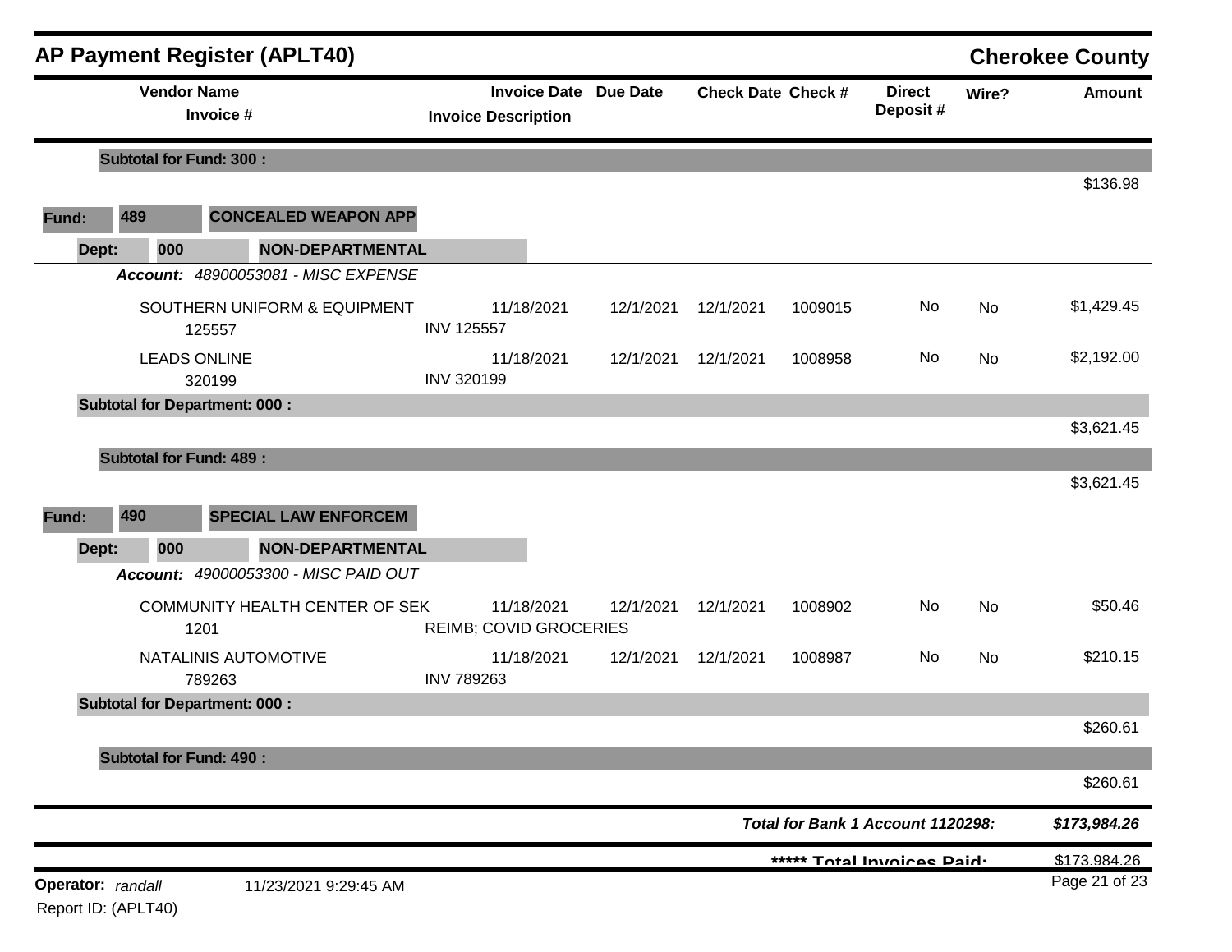| <b>AP Payment Register (APLT40)</b> |                                                     |                           |                                |       | <b>Cherokee County</b>              |
|-------------------------------------|-----------------------------------------------------|---------------------------|--------------------------------|-------|-------------------------------------|
| <b>Vendor Name</b><br>Invoice #     | Invoice Date Due Date<br><b>Invoice Description</b> | <b>Check Date Check #</b> | <b>Direct</b><br>Deposit#      | Wire? | Amount                              |
|                                     |                                                     |                           | <b>I VIAI IIIVVIUTO I AIU.</b> |       | $v \cdot v \cdot v \cdot v \cdot w$ |